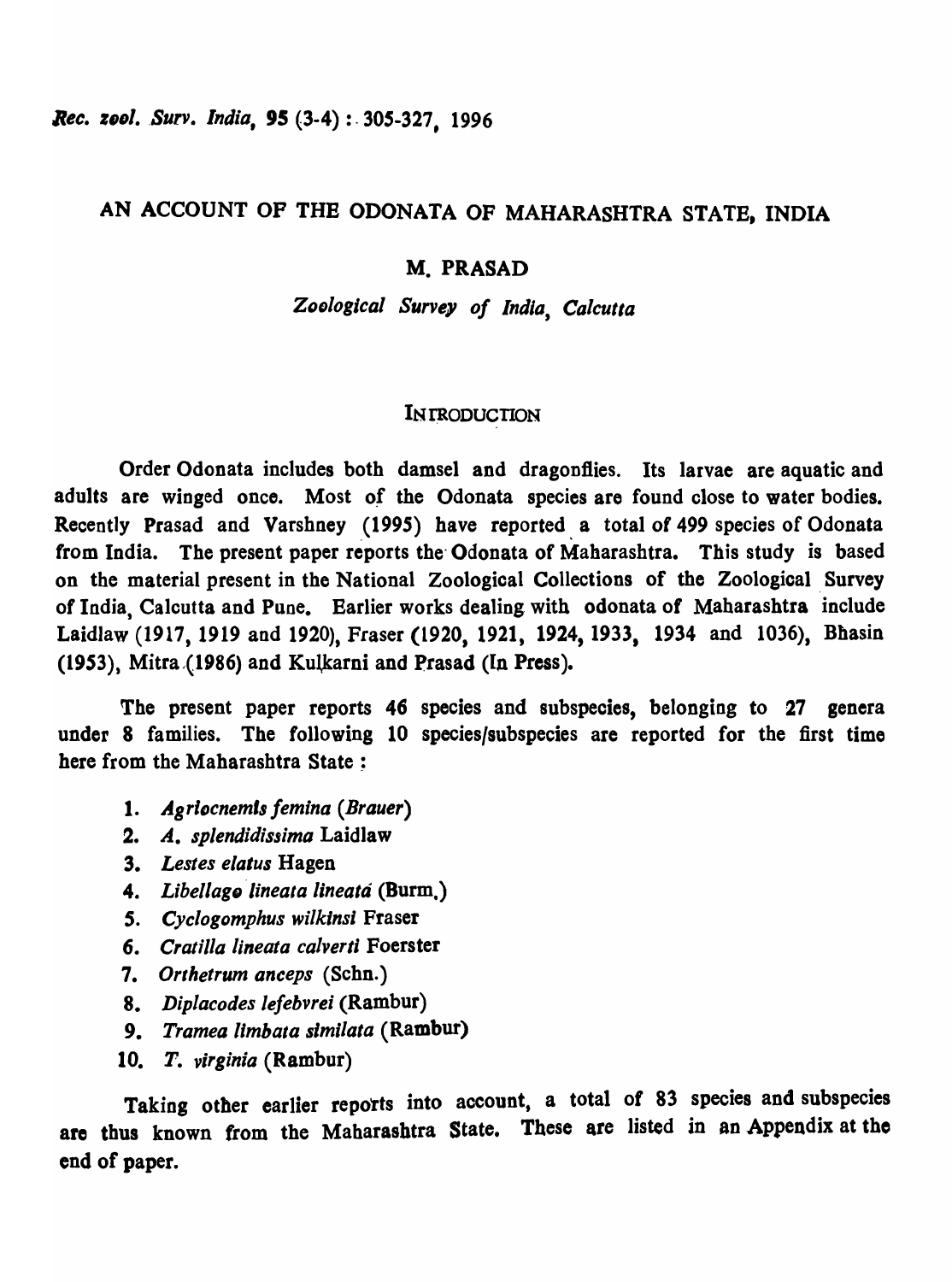# SYSTEMATIC ACCOUNT

Order : ODONATA Suborder : ZYGOPTERA Superfamily : COENAGRIONOIDEA Family : COENAGRIONIDAE Genus : Ceriagrion Selys

1. Ceriagrion coromandelianum (Fabricius)

*Material examined*: 2  $\delta$   $\delta$ , Khandala, Pune, 14.12.1980 coll. G. K. Srivastava.

### *Distribution :*

Present record : Maharashtra, Pune (Khandala).

*Earlier record*: Throughout India, China, Malaysia, Myanmar, Nepal, Pakistan and Sri Lanka.

# Genus : Pseudagrion Selys

# 2. Pseadagrion decorum (Rambur)

*Material examined*: 1  $\zeta$ , 3  $\varphi$   $\varphi$ , Khanota Village, Indapur, Pune, 5.9.1989, coll, R. M. Sharma.

*Distribution:* 

*Present record:* Mabarashtra; Pune (Khanota).

*Earlier record*: Throughout continental India, Myanmar, Nepal and Sri Lanka.

### 3. Pseudagrion bypermelas Selys

*Material examined*: 1  $\delta$ , 1  $\epsilon$ , Bordharan, Wardha, 3.1.1982, coll. A. K. Sanyal.

*Distribution :* 

Present record: Maharashtra, Wardha (Bordharan).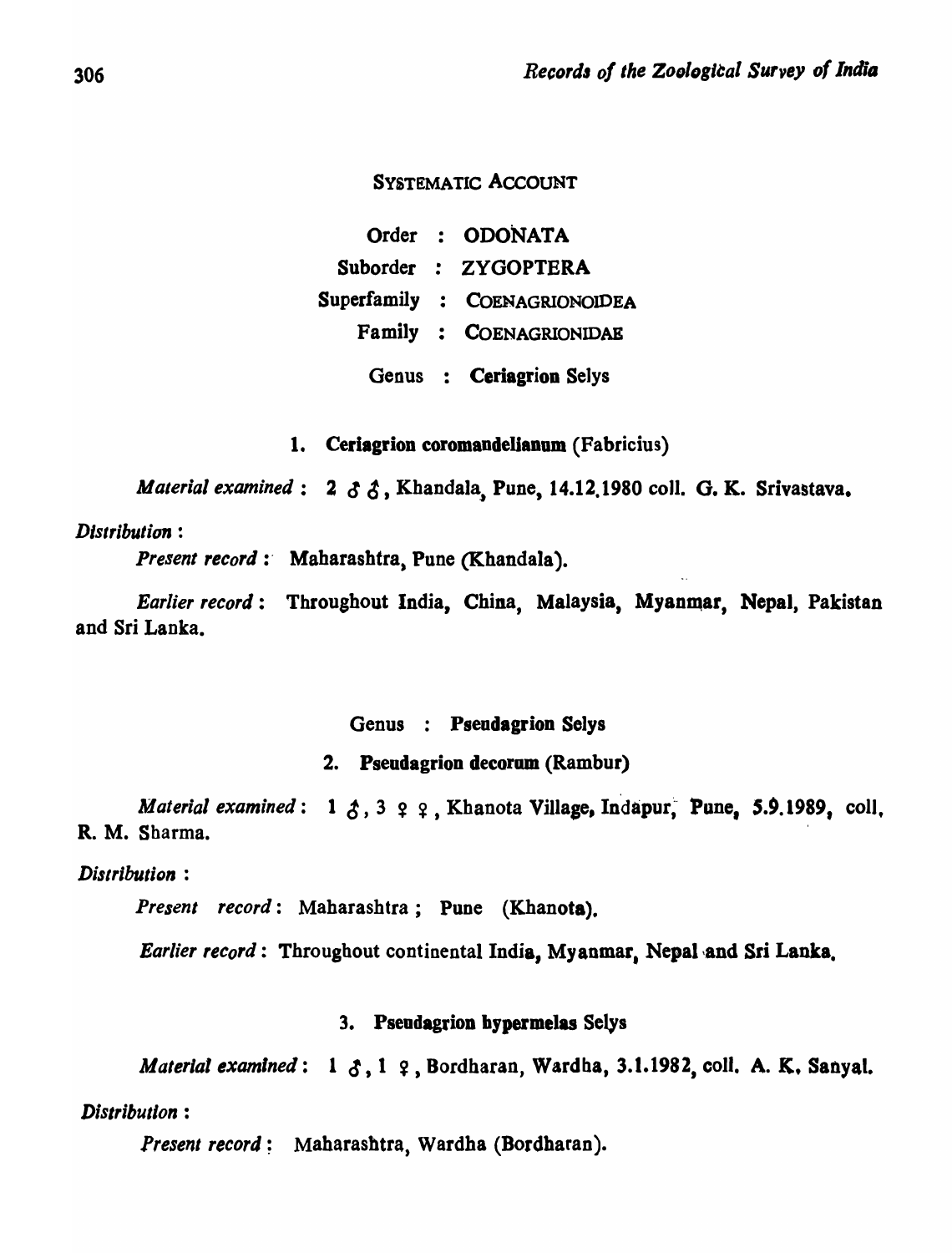*Earlier record:* India (Bihar, Gujarat, Madhya Pradesh, Maharashtra, Punjab, West Bengal and Western Ghats).

#### 4. Pseudagrion rubriceps rubriceps Selys

*Material examined*: 1 ?. Noshrapur Village, Pune, 18.11.1965, coll. R. N. Chopra ; 3 & ~, Pirangut, Pune, 5.8.1966, coil. R. N. Chopra and 2 ~ ~, Bordh~ran, Wardha, 2.1.1982, coli. A. K. Sanyal.

#### *Distribution:*

*Present record:* Maharashtra: Pune (Noshrapur and Pirangut) and Wardha (Bordharan).

*Earlier record*; Throughout India, Formosa, Indo-China, Malaysia, Myanmar, Nepal and Taiwan.

### Genus : Aciagrion Selys

### 5. Aciagrion occidentale Laidlaw

*Material examined:* 2  $3 \cdot 3$ , Saha Village, Pune, 27.8.1988. coll. P. P. Kulkarni.

#### *Distribution:*

*Present record:* Maharasbtra, Pune (Saba Village).

*Earlier record!* South India and Sri Lanka.

### Genus : Ischnura Charp.

#### 6. Ischnura aurora aurora (Brauer)

*Material examined*: 13, Khed, Pune, 12. 12. 1980, coll. G. K. Srivastava; 2 & 8, 1 ?, Warwnad, Buldana, 7. 1. 1982, coll. A. K. Sanyal; 1 ? ? Gondhonkher, Buldana, 10.1. 1982, coll. A. K. Sanyal and  $633, 122$ , Harsul, Aurangabad, 12. 1.1982. . coll. A. K. Sanyal.

#### *Distribution :*

*Present record*: Maharashtra, Pune (Khed), Buldana (Gondhonkher and Warwand) and Aurangabad (Harsul).

RC 24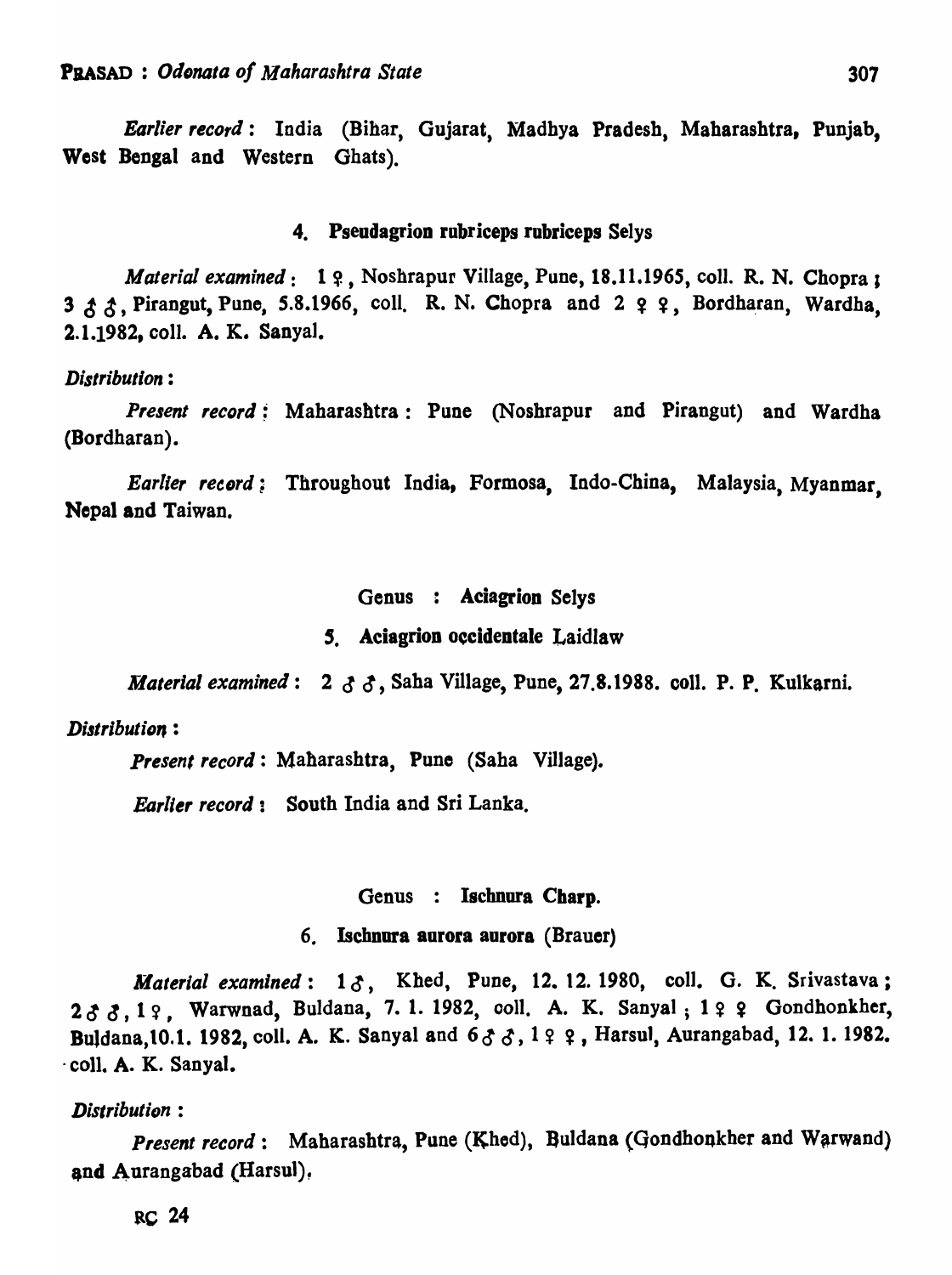*Earlier record:* Throughout India, Australia, Indonesia, Malaysia, Myanmar, Nepal, New Guinea, Papua, Philippines, Sri Lanka and Sondaic Archipelago.

#### 7. Ischnura senegalensis (Rambur)

*Material examined*:  $1 \delta$ ,  $1 \epsilon$ , Lone near Mula Mutha River, Pune, 13.12.1980, coli. G. K. Srivastava.

*Distribution :* 

*Present record:* Maharashtra, Pune (Lone).

*Earlier record:* Throughout India, Africa, Indonesia, Japan, Malaysia, Myanmar. Philippines and Sri Lanka.

Genus : Agriocnemis Selys

8. Agriocaemis femina (Brauer)

*Material examined*: 13, Shivajinagar, Pune, 14. 5. 1962, coll. B. K. Haldar. *Distribution:* 

Present reeord: Maharashtra, Pune (Shivajinagar).

*\$arlier record:* India (Assam, West Bengal and South Andaman Islands), Annam, China, Indonesia Lombok, Myanmar, North elebes, Philippines, Singapore, and Sri Lanka.

Remarks: It is recorded for the first time from Maharashtra,

# 9. Agriocnemis pygmaea (Rambur)

*Material examined*: 1  $\varphi$ , Colaba, Polddipur, 4. 12. 1980, coll. G. K. Srivastava; 13, 299, Khed, Pune, 12. 12. 1980, coll. G. K. Srivastava, 533, 299, Thane, Kalyan, 4. 1. 1981. coll. G. K. Srivastava; 333, 222, Thane, Kalyan, 5. 1. 1981, coll. G. K. Srivastava;  $1 \delta$ , Warwnad, Buldana, 7.1. 1982, coll. A. K. Sanyal;  $1 \delta$ , 2 ? ?, Gondhonkher, Buldana, 10. 1. 1982, coll. A. K. Sanyal; 13, 1 ?, Harsul, Aurangabad, 12. 1. 1982, coll. A. K. Sanyal and  $2 \delta \delta$ , Ellora, Aurangabad, 14. 1. 1982, coll. A. K. Sanyal.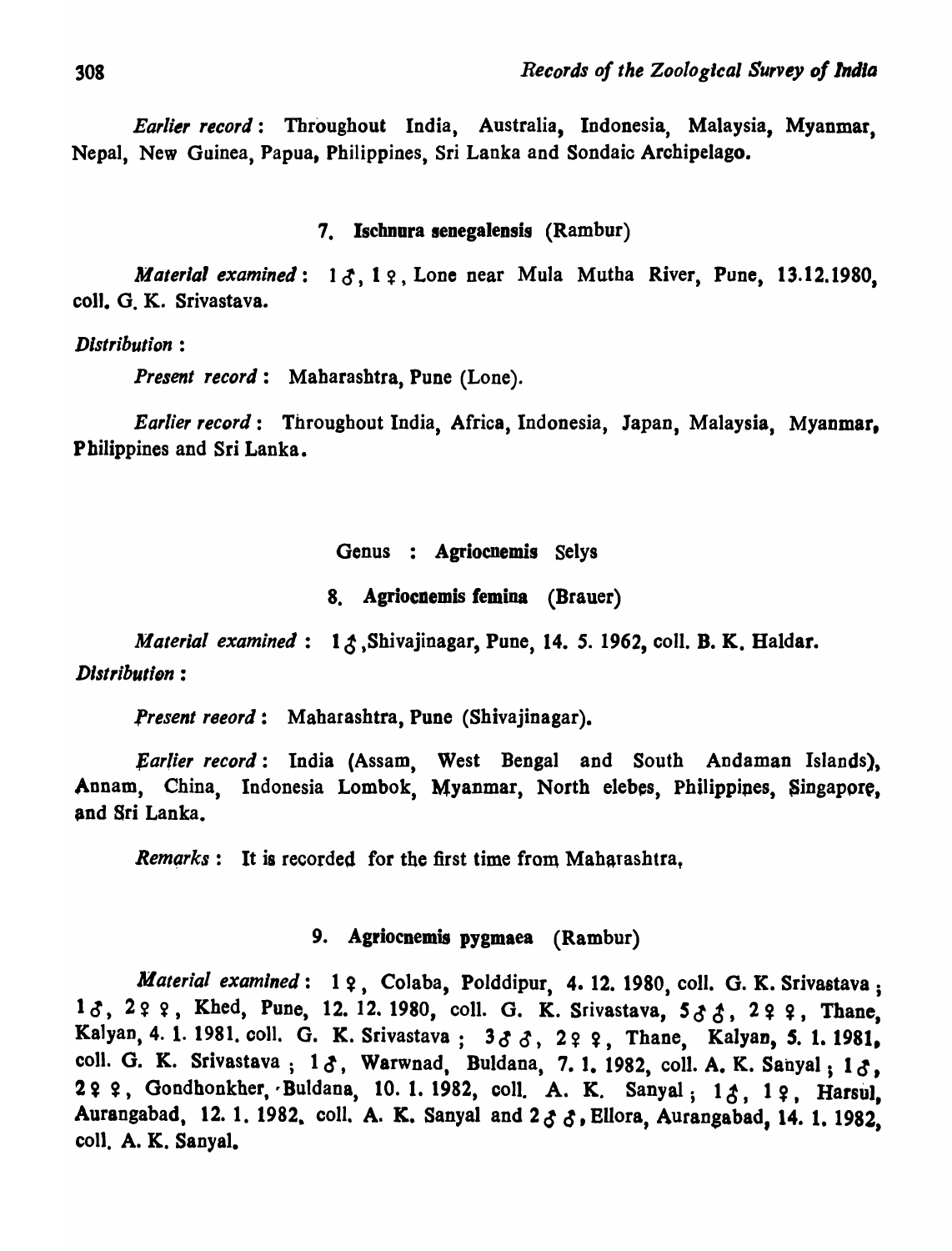### *Dlltributlon :*

*Present record:* Maharashtra: Kalyan (Thane) Aurangabad (Ellora and Harsul), Buldana (Gondhonkher and Harsul). Warwnad, Colaba (Polddipur) and Pune (Khed).

*Earlier record*: Throughout India, Afghanistan. Australia, Bangladesh, China. Hongkong, Indonesia, Japan, Kampuchia, Malaysia, Myanmar, Nepal, Pakistan, 309<br>
d (Ellora and Harsul),<br>
pur) and Pune (Khed).<br>
a, Bangladesh, China,<br>
mar, Nepal, Pakistan,<br>
hailand. Philippines, Papua, Seychelles, Singapore, Sri Lanka, Taiwan and Thailand.

# 10. Agriocnemis splendidissima Laidlaw

*Material examined*:  $1 \delta$ ,  $1 \Omega$ , Thane, Kalyan, 4. 1. 1981, coll. G. K. Srivastava.

#### *Distribution:*

*Present record:* Maharashtra; Kalyan (Thane).

*Eariler record:* India (Madhya Pradesh, South India and West Benga1).

*Remarks:* It is recorded for the first time from Maharashtra.

Family: PLATYCNEMIDIDAE

Genus; Copera Kirby

11. Copera marginipes (Rambur)

*Material examined:*  $2 \delta \delta$ ,  $2 \gamma \gamma$ , Lone, Pune, 13. 12. 1980, coll. G. K. Srivastava :  $399$ , Khandala, Pune, 14. 12. 1980, coll. G. K. Srivastava :  $333$ , Hinghui, Wardha, 4. 1. 1982, coll. A. K. Sanyal;  $2 \delta \delta$ , 19, Wanravira, Wardha, 5. 1. 1982, coll. A. K. Sanyal and  $3 \land \land$ , Gondhonkher, Buldana, 10. 1. 1982, coll. A. K. Sanyal.

#### *Dlltribulion :*

*Present record:* Maharashtra ; Buldana (Gondhonkher), Pune, (KhandaJa and Lone) and Wardha (Hingbui and Wanravira).

*Earlier record:* India (Assam, Bihar, Chandigarh, Madhya Pradesh, Maharashtra, Rajasthan, South Andaman Islands, West Bengal, Western Ghats and Western Himalaya), Indonesia, Malaysia, Myanmar, Nepal, Sri Lanka and Thailand.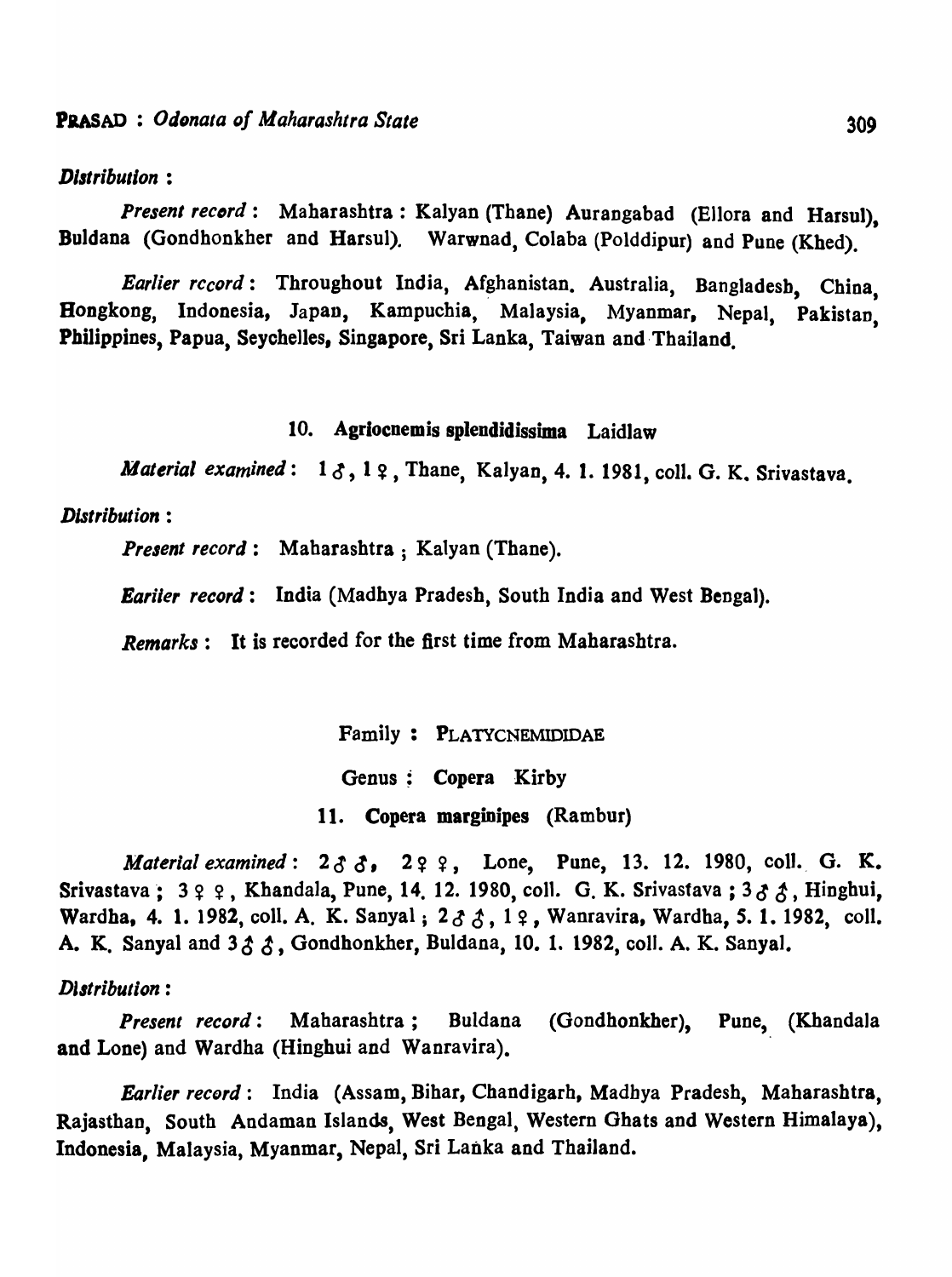Family: PROTONEURIDAE

Genus: Disparoneura Selys

12. Disparoneura quadrimaeulata (Rambur)

*Material examined*:  $1\sigma$ , Ambe Nali near Pratapgarh, Satara, 29. 5. 1976, coll. B. K. Tikader.

*Distribution:* 

Present record : Maharashtra : Satara (Ambe Nali).

*Earlier record;* India (Central India, Delhi, Uttar Pradesh and Western Ghats).

Superfamily: LESTOIDEA Family: LESTIDAE Genus: Lestes Leach 13. Lestes elatus Hagen

*Material examined*:  $1\sigma'$ , Kaiga near Malhapur, 4. 1. 1972, coll. S. K. Gupta.

*Distribution:* 

*Present record:* Maharashtra; Malhapur (Kaiga).

*Earlier record* : India (Karnataka, Orissa and Peninsular India) and Sri Lanka.

### 14. Lestes Viridulos Rambur

*Material examined*: 2  $9$   $9$ , Chinchani, Satara, 14. 1. 1972, coll. K. S. Pradhan.

# Distribution :

*Present record:* Maharashtra: Satara (Chinchani)

*Earlier record*: Throughout India and Thailand.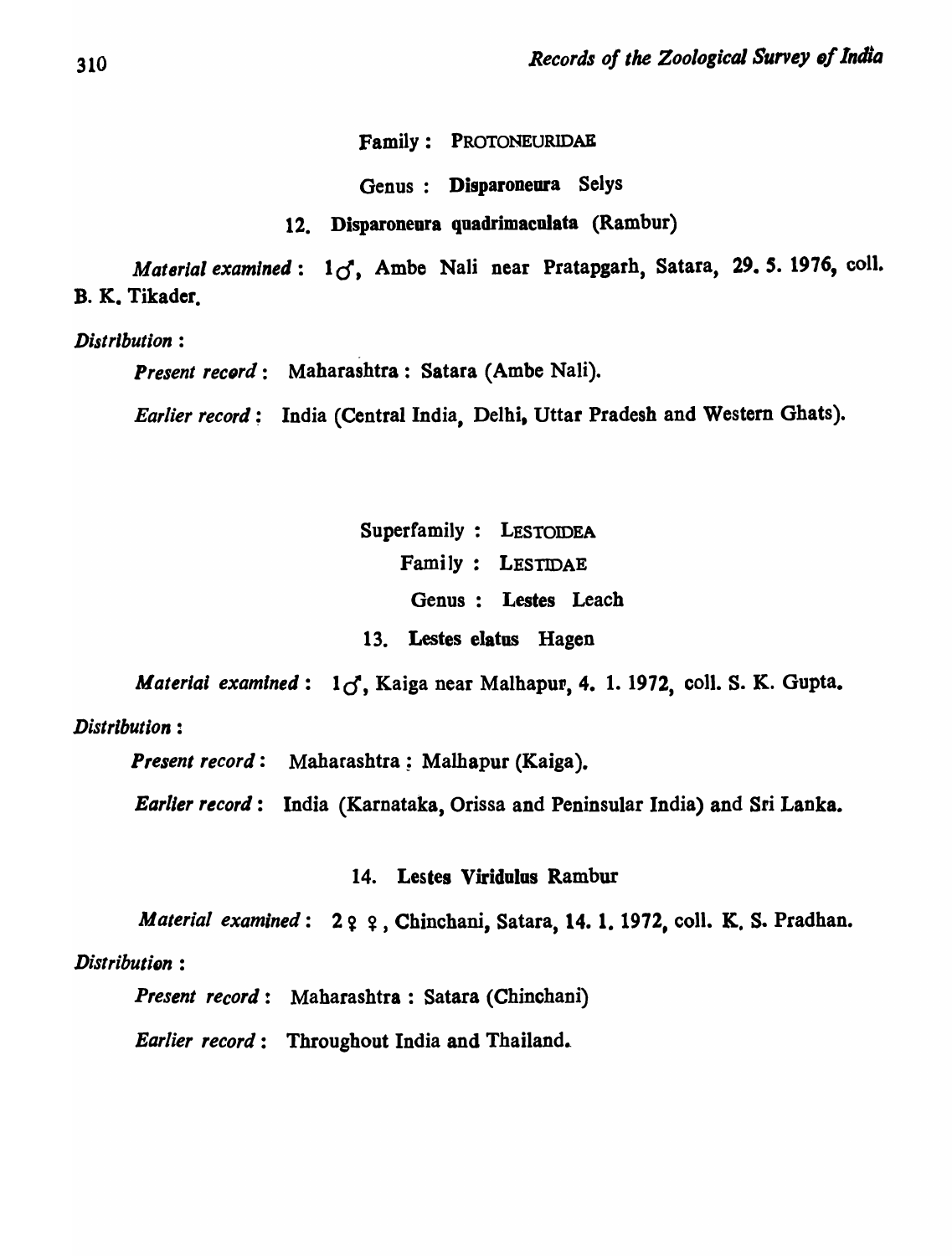Superfamily: CALOPTERYGOIDEA Family: CHLOROCYPHIDAE Genus: Libellago Selys

#### *IS.* LibeUago lineata lineata (Burmeister)

*Material examined*:  $2\sigma\sigma$ , Lone, Mula Mutha river bank, Pune, 13.12.1980, Coll. G. K. Srivastava;  $2d$ , Hinghui, Wardha, 4.11.1982, Coll. A. K. Sanyal and  $433$ , Wanravira, Wardha, *S.I.1982,* coli. A. K. Sanyal.

### *Distribution :*

*Present record:* Maharashtra, Pune (Lone), Wardha (Hingbui and Wanravira).

*Earlier record:* India (Andaman Islands, Assam, Megbalaya, North India and West Bengal), Indonesia, Penang, Thailand and throughout Sundaic Archipelago.

*Remarks:* It is recorded for the first time from Maharashtra.

| Suborder | : ANISOPTERA             |
|----------|--------------------------|
|          | Superfamily : AESHNOIDEA |
| Family   | : COMPHIDAE              |
| Genus    | : Cyclogomphus Selys     |

### 16. Cyclogomphus wilkinsi Fraser

*Material examined*: 13, Moshi, Pune, 6.10.1966, coll. B. S. Lamba.

# *Distribution :*

*Present record:* Maharashtra; Pune (Moshi).

*Earlier record:* India (Karnataka).

*Remarks;* It is recorded for the first time from Maharashtra.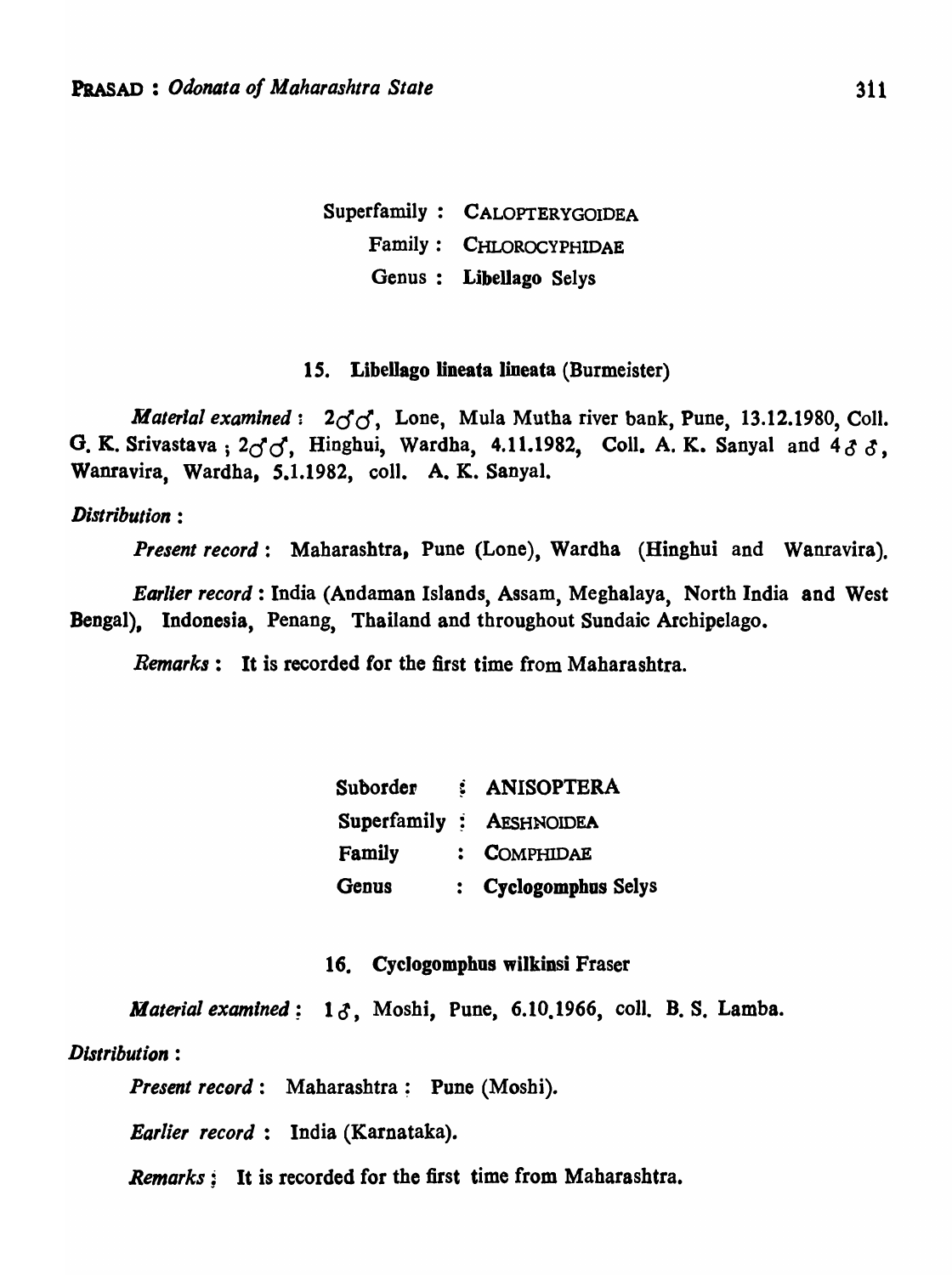Genus: Macrogomphus SeJys

17. Macrogomphus annulatus (Selys)

*Material examined:* 10 , Universiry Campus, Pune, 14.8.1964, coli. B. K. Haldar and  $1 \nsubseteq$  University Campus, Pune, 18.8.1964, coll. B. K. Haldar.

*Distribution :* 

*Present record:* Maharashtra: Pune (University Campus).

*Earlier record:* India (Maharashtra).

Genus: Paragomphus Cowley

18. Paragomphus lineatus (Selys)

*Material examined*: 13, Kalyan River, Mahabaleshwar, Satara, 19.1.1965, coll. B. S. Lamba and  $1 \delta$ ,  $29$   $9$ , Moshi, Pune, 6.10.1966, coll. B. S. Lamba.

*Distribution :* 

*Present record:* Maharashtra: Pune (Mosbi) and Satara (Kalyan River).

*Earlier record:* India (Bihar, Haryana, Himachal Pradesh, Mabarashtra, Meghalaya, Orissa, Sikkim, South India, (Uttar Pradesh, and West Bengal), Myanmar and Nepal.

#### Genus: Ictinogomphus Cowley

### 19. Ictinogomphus rapax (Rambur)

*Material examined*:  $1\delta$ , Saha Village, Indapur, Pune, 22.8.1988, coll. P. P. Kulkarni,  $1 \delta$ , Khanota Village, Indapur, Pune, 5.9.1989, coll. R. M. Sharma and  $1 \delta$ , Old Bhigwan, Indapur, Pune, 22.9.90, coil. R. M. Sharma.

### *Distribution s*

*Present record:* Maharashtra: Pune, (Old Bhigwan, Khanota and Saha Village, Indapur).

*Earlier record;* Throughout India, Malaysia, Myanmar, Nepal and Sri Lanka.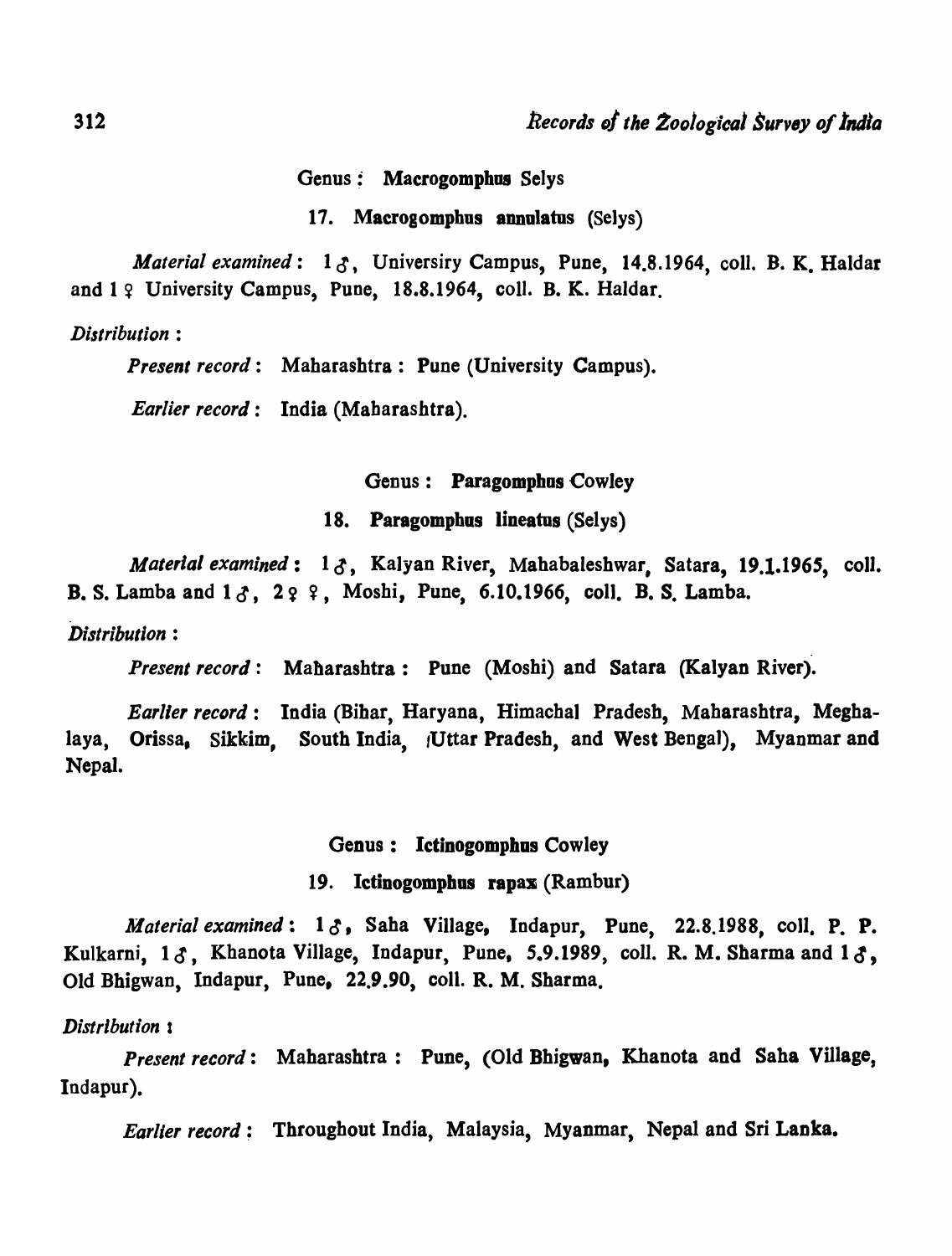# Family: AESHNIDAE Genus: Anax Leach

# 20. Anax guitatus (Burmeister)

*Material examined*: 1  $\varphi$  University Campus Pune, 3.7.1975, coll. C. B. Prasad.

# *Distribution :*

*Present record* : Maharashtra : Pune (University Campus).

*Earlier record:* Throughout India, Indonesia, Malaysia, Micronesia, Myanmar, Nepal, North Australia, Samoa Island, Seychelles, Sri Lanka and Taiwan.

# 21. Anax immaculifrons Rambur

*Material examined*:  $1 \delta$ , Sinha Gad fort, Pune, 3.6.1965, coll. B. K. Tikader and 1º, old Bhigwan Village, Indapur, Pune, 22.9.1990, coll. M. S. Pradhan.

### *Distribution :*

*Present record:* Maharashtra: Pune (Bhigwan Village and Sinha Gad).

*Earlier record:* India (Bihar, Chandigarh, Eastern Ghats, Maharashtra, Sikkim, West Bengal and Western Himalaya), British Isles across to Europe, Central Asia and Southwards to Central Africa and North Moracco.

> Family LIBELLULIDAE Genus : Cratilla Kirby 22. Cratilla lineata calverti Foerster

*Material examined*: 19, Moshi, Nasik, 26.9.1973, coll. M. B. Rao.

### *Distribution:*

*Present record:* Maharashtra: Nasik (Moshi).

*Earlier record:* India (Orissa, Uttar Pradesh and Western Ghats), Indonesia. Malaysia, Myanmar, New Guniea, Philippines, Sri Lanka and Sundaic Archipelago,

*Remarks:* It is recorded for the first time from Maharashtra.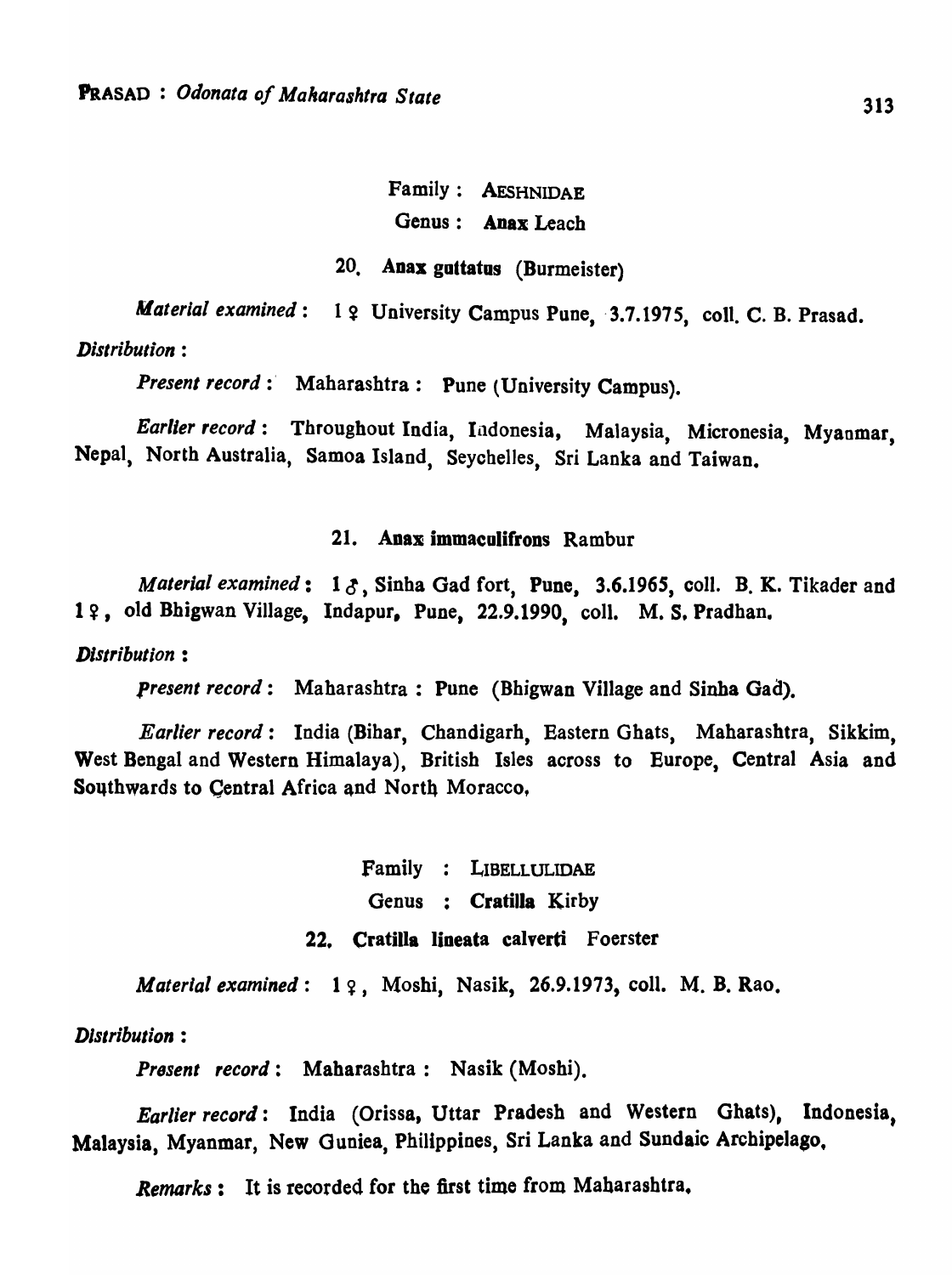### Genus; Orthetrum Newman

### 23. Orthetum aneeps (Schneider)

*Material examined*: 1 3, Lonewala, Pune, 16.10.1965, coll, B. S. Lamba and 1  $\delta$ , Vadgaon Village, Pune, 11.5.66, coll. B. S. Lamba.

*Distribution :* 

*Present record:* Maharashtra: Pune (Lonewala and Vadgaon Village).

*Earlier record:* India (Himachal Pradesh), Asia Minor, North African Coast, Pakistan and Persia.

*Remarks:* It is recorded for the first time from Maharashtra.

### 24. Orthetrum glaucum (Brauer)

*Material examined*: 1  $\delta$ , Lonewala, Pune, 9.11.1963, coll. B. K. Tikader.

*Distribution;* 

*Present record:* Maharashtra: Pune (Lonewala).

*Earlier record:* Throughout India, Indonesia, Malaya Archipelago Nepal, Papua, Philippines, Sri Lanka and South China.

#### 25. Orthetrum pruinosum neglectum (Rambur)

*Material examined* : 1  $\zeta$ , Lone near Mula Mutha River bank, Pune, 13.12.1980, coll. G. K. Srivastava;  $1 \, \mathcal{S}$ ,  $1 \, \varphi$  Matheran, Colaba, 17.12.1980, coll. G. K. Srivastava;  $1$   $2$ , Ambenali, Satara, 21.12.1980. coll. G. K. Srivastava, and  $1$   $3$ , Hinghui, Wardha, 4.1.1982, colI. A. K. Sanyal.

### $Distribution:$

*Present record:* Maharashtra: Colaba (Matheran), Satara (Ambenali), Pune (Lone) and Wardha (Hingbui).

*Earlier record*: Throughout India, Afghanistan, Bangladesh, China, Hongkong, Indonesia, Japan, Laos, Malaysia, Myanmar, Nepal, Singapore, Sri Lanka, Taiwan, Thailand and Vietnam,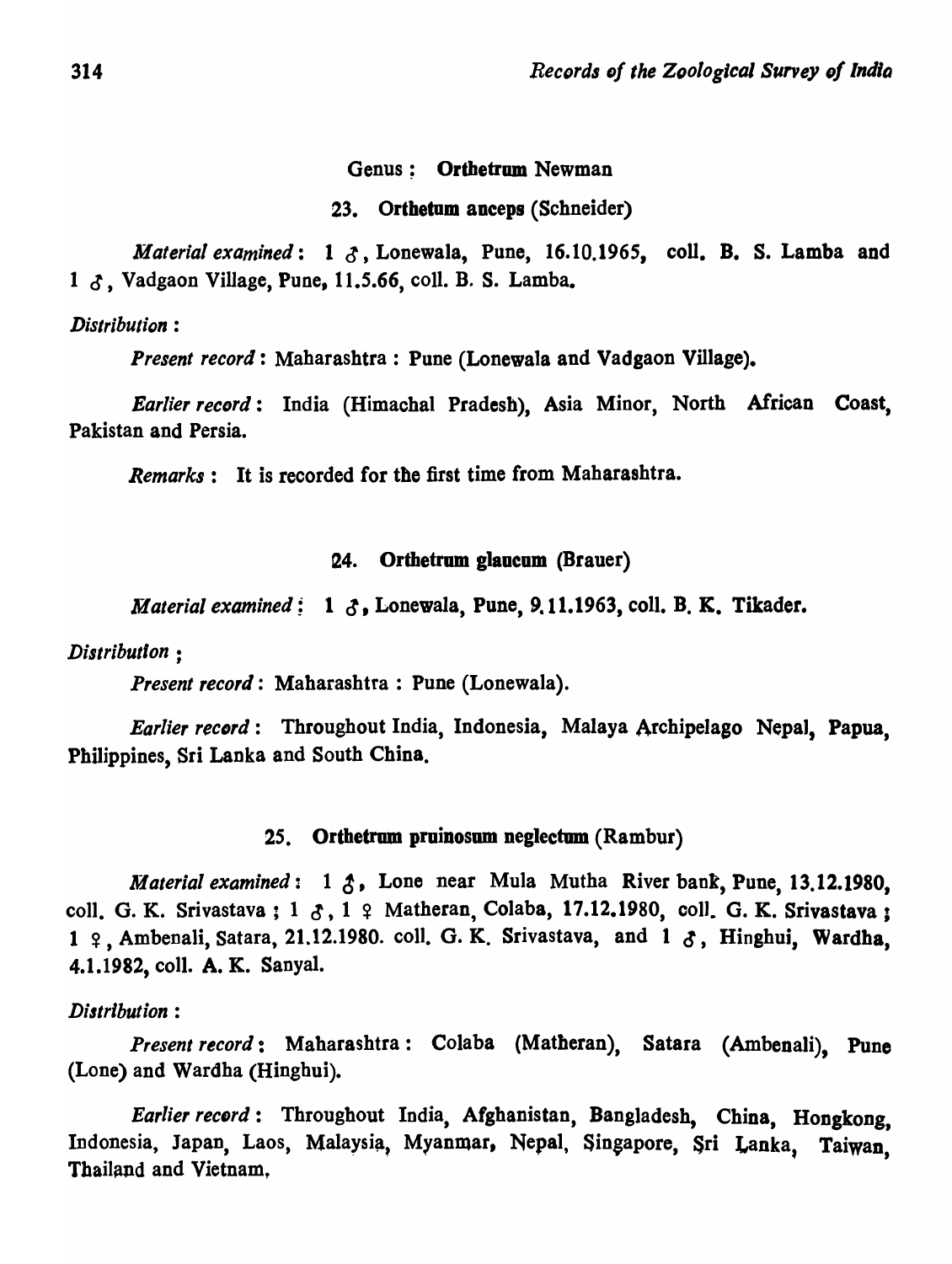### 26. Orthetrum sabina sabina (Drury)

*Material examined*: 1  $\sigma$ , Khed, Pune, 12.12.1980, coll. G. K. Srivastava; 1  $\sigma$ , Lone near Mula Mutha river, Pune, 13.12.1980, coll. G. K. Srivastava and  $1\delta$ , Osmanabad, 19.1.1982, colI. A. K.. Sanyal.

### *Distribution:*

*Present record:* Maharashtra: Osmanabad and Pune (Khed and Lone).

*Earlier record:* Throught India, Afghanistan, Algeria, Angola, Australia; 'China, Cyprus, Egypt, Honkong, Indonesia, Iraq, Iran, Israel, Japan, Laos, Malaysia, Micronesia. Myanmar, Nepal, Oman, Papua, Philippines, New Gunea, Qater, Saudi Arabia, Samoa Islands, Sudan, Singapore, Somalia, SrI Lanka, Taiwan, Thailand, Tunisia, Turkey and Vietnum.

### 27. Orthetrum taeniolatum (Schneider)

*Material examined*: 1  $\delta$ , Khed, Pune, 12.12.1980, coll. G. K. Srivastava, 1  $\delta$ , Lone near Mula Mutha river, Pune, 13.12.1990, coll. G. K. Srivastava;  $1 \delta$ , Lingamall Falls, Mahabaleshwar, 23.12.1980. coll. G. K. Srivastava;  $1 \delta$ . Hinghui, Wardha, 4.1.1982, coll. A. K. Sanyal and  $1 \text{ } \mathcal{S}$ , Upla Osmanabad, 19.1.1982, coll. A. K. Sanyal.

### *Distribut.ion :*

*Present record:* Maharashtra: Mahabaleswar (Lingamall falls), Osmanabad (Upla), pune (Khed and Lone) and Wardha (Hinghui).

*Earlier record*: Throughout India, Nepal and Countries bordering Mediterranean Sea.

#### Genus : Potamarcha Karsch

### 28. Patamarcba congener (Rambur)

*Material examined*: 2 ? ?, Bhokhodhar, Niphod, Nasik, 3.10.1973, coll. M. B. Rao.

*Distribution:* 

*Present record:* Maharashtra: Nasik (Bhokhodhar).

*Earlier record:* India (Bihar, Himachal Pradesh, Korala, Madhya Pradesh,

RC *2S*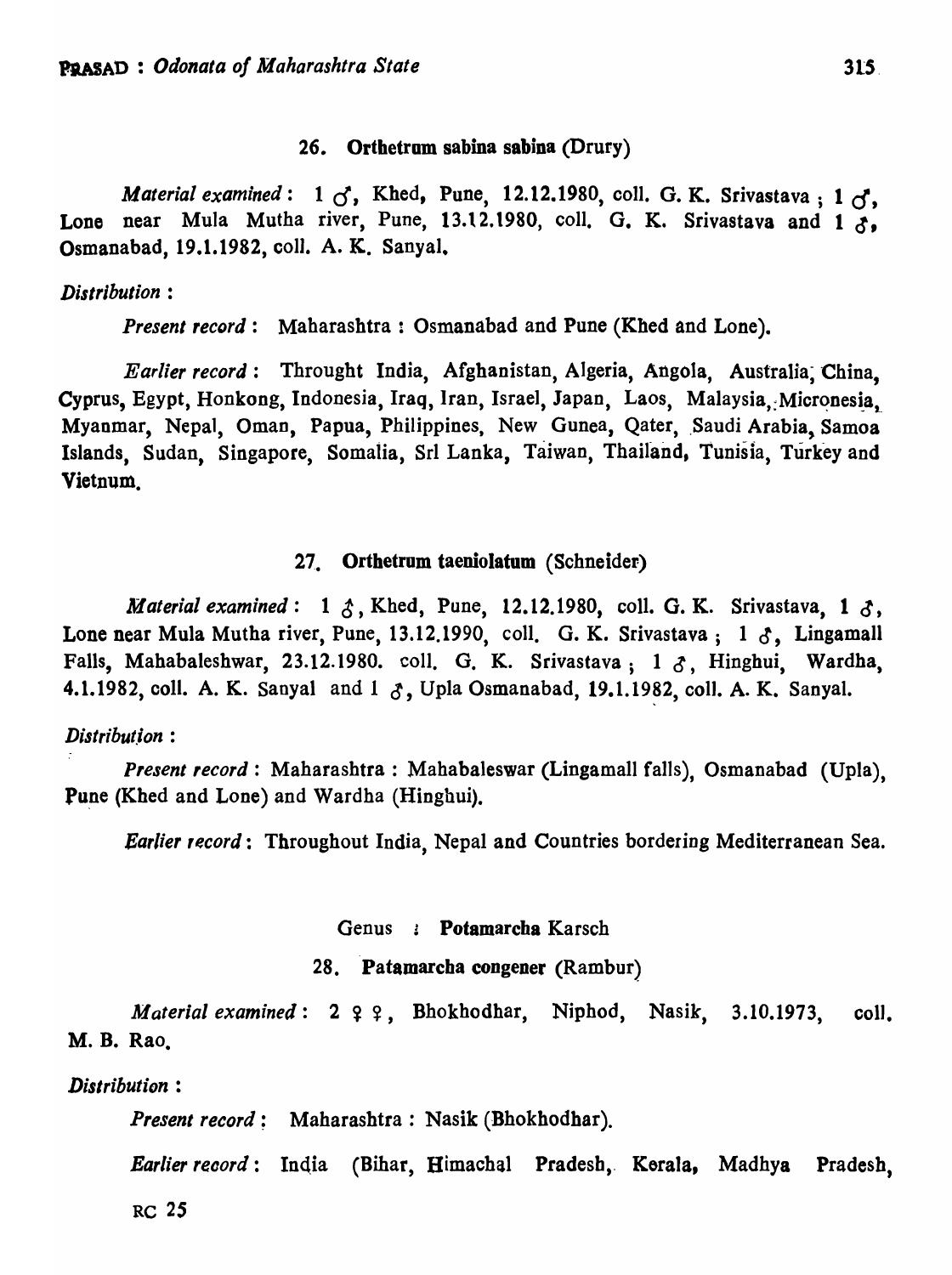Maharashtra, Manipur, Meghalaya, Nagaland, Orissa, South Andaman Islands, Tamil Nadu, Tripura, Uttar Pradesh, West Bengal and Western Ghats), Australia, Indonesia, Malaysia, Myanmar, Nepal, Papua, Philippines, *Sri* Lanka and Taiwan.

# Genus : Acisoma Rambur

# 29. Acisoma panorpoides panorpoides Rambur

*Material examined*: 13, Khandala, Pune, 24. 1. 1966, coll. M. S. Mani.

### *Distribution :*

*Present record:* Maharashtra: Pune (Khandala).

*Earller record:* India (Arunachal Pradesh, Assam, Bihar, Chandigarh, Himachal Pradesh, Karnataka, Kerala, Madhya Pradesh, Maharashtra, Manipur, Meghalaya, Orissa, Punjab, Rajasthan, South India, Uttar Pradesh and West Bengal), China, Indonesia, Japan, Matyan Archipelago, Myanmar, Nepal, Philippines, Singapore, Sri Lanka and Thailand.

### Genus: Bracbytbemis Brauer

### 30. Brachythemis coataminata (Fabricius)

*Material examined*: 1  $9$ , Khed, Pune, 12, 12, 1980, coll. G. K. Srivastava; 2  $6/6$ , 1?, Lone near Mula Mutha River, Pune, 12. 12. 1980, coll. G. K. Srivastava, 1?. Khandala, Pune, 14. 12. 1980, coll. G. K. Srivastava and 1  $\varphi$ , Osmanabad, 17. 1. 1983, colI. A. K. Sanyal.

### *Distribution;*

*Present record*: Maharashtra: Osmanabad and Pune (Khandala, Khed and Lone).

*Earlier record*: Throughout India, China, Indonesia, Malaysia, Myanmar, Nepal, Philippines, Singapore, Sri Lanka, Taiwan and Thailand.

Genus: Bradinopyga Kirby

# 31. Bradinopyga geminata (Rambur)

*Material examined* :  $1\sigma$ , Ambenali, Satara, 21, 12. 1980, coll. G. K. Srivastava.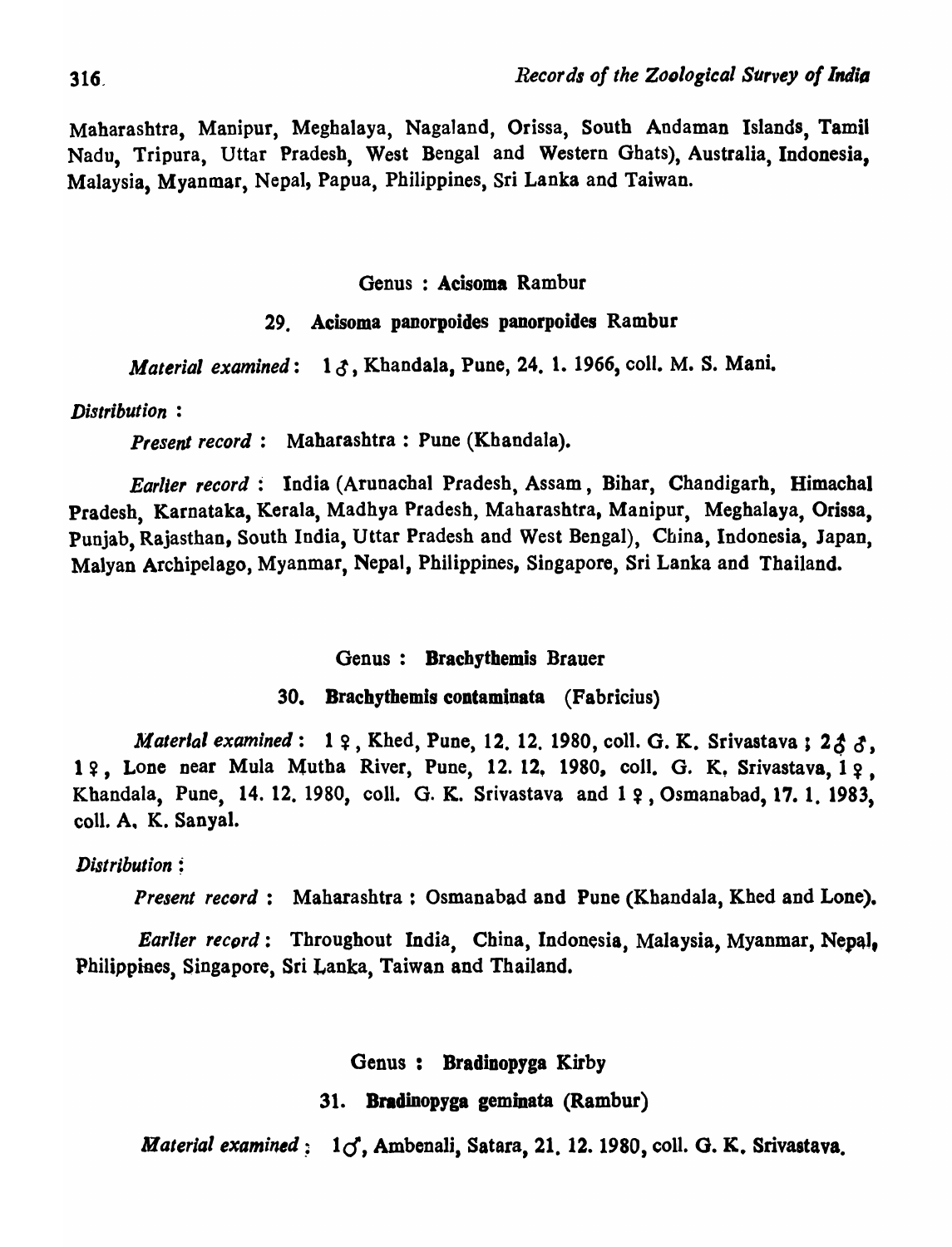# $Distribution:$

*Present record:* Maharashtra; Satara (Ambenali).

*Earlier record:* India (Bihar, Central India, Haryana, Maharashtra, Orissa, Peninsular India, Rajasthan, Uttar Pradesh and West Bengal), Myanmar and Sri Lanka.

#### Genus: Crocothemis Brauer

32. Crocothemis Servilia Servilia (Drury)

*Material examined*:  $3 \delta \hat{\delta}$ , Khed, Pune, 12. 12. 1980, coll. G. K. Srivastava; 1  $\delta$ , Lone, Mulla Mutha River, Pune 13, 12. 1980, coll. G. K. Srivastava,  $2 \frac{9}{7}$ , Matheran, Colaba, 17. 12. 1980, coll. G. K. Srivastava;  $1\sigma$ , Lingamall falls, Mahabaleshwar, Satara, 23. 12. 1980, coll. G. K. Srivastava; 1 3, Gondhonkher, Buldana, 10. 1. 1982, coll. A. K. Sanyal and 19, Upla, Osmanabad, 18. 1. 1982. coll. A. K. Sanyal.

#### *Distribution :*

*Present record:* Maharastra,: Buldana (Gondhonkher), Colaba (Matheran), Osmanabad (Upla),Pune (Khed and Lone) and Satara(Lingamall falls).

*Earlier record* : Throughout India, Australia, China, Iraq, Indonesia, Japan, Malaysia, Myanmar, Nepal, Philippines, Sri Lanka and Sundaic Archipelago.

#### Genus: Diplacodes Kirby

#### 33. DipJacodes lefebvri (Rambur)

*Material examined*: 19, Hinghui, Wardha, 4, 1. 1982, coll. A. K. Sanyal.

### *Distribution:*

*Present record:* Maharashtra: Wardha (Hingbui).

*Earlier record:* India (Chandigarh, Rajasthan and South India), Africa and Mesopotamia.

*Remarks*: It is recorded for the first time from Maharashtra.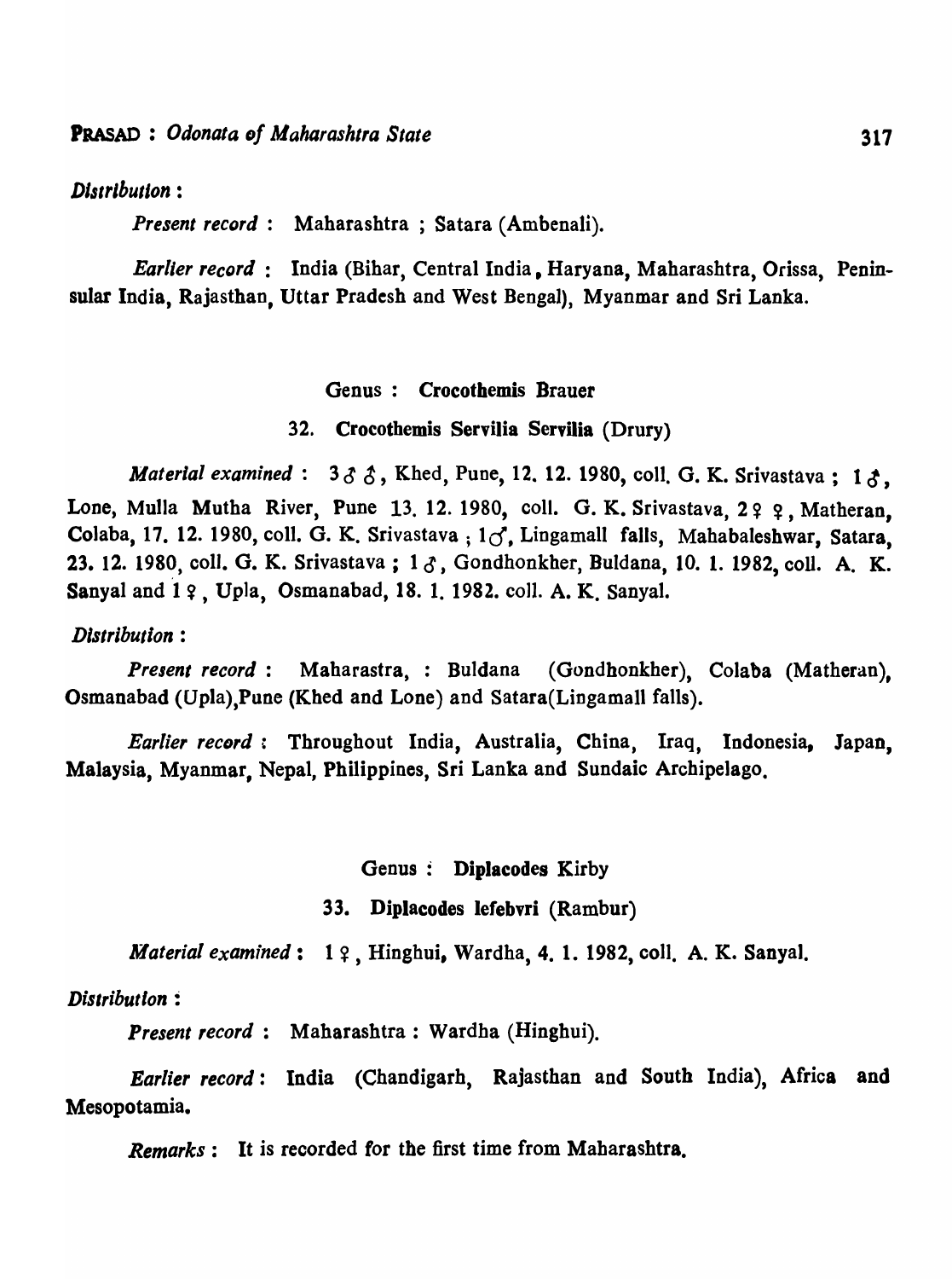### 34. Diplacodes trivialis (Rambur)

*Material examined*: 1  $9$ , Lone, Pune, 13. 12. 1980, coll. G. K. Srivastava,  $4d^{3}$ . Matheran, Colaba, 17. 12. 1980, coll. G. K. Srivastava; 16, Old Mahabaleshwar, Satara, 20. 12. 1980, coll. G. K. Srivastava; 233, Kalyan. Thane, 4. 1. 1981. coll, G. K. Srivastava; 1 *d,* Thane, S. 1. 1981, colI. G. K. Srivastava; 1*0 ,* Harsul, Aurangabad, 12. 1. 1982, coll. A. K, Sanyal; 1 º Chharini, Aurangabad, 12. 1. 1982, coll. A. K. Sanyal;  $3 \delta \delta$ ,  $1 \Omega$ , Osmanabad, 17. 1. 1982, coll. A. K. Sanyal and  $1 \Omega$ , Ellora, Aurangabad, 14. 1. 1982, coll. A. K. Sanyal.

### *Distribution:*

*Present record:* Maharashtra: Aurangabad (Chharini, Ellora and Harsul), Colaba (Matheran), Pune (Lone), Satara (Old Mahabaleshwar) and Thane (Kalyan).

*Earlier record:* Throughout India, Australia, China, Fiji, Hongkong, Indonesia, Japan, Laos, Malaysia, Myanmar, Nepal, Papua, Philippines, New Guinea, Solomon Islands, Seychelis, Sri Lanka, Taiwan, Thailand and Vietnam.

### Genus: Neurothemis Brauer

### *3S.* Neurothemis fulvia (Drury)

*Material examined:*  $1_{\text{C}}$ , Law college compound, Pune, 5.10.1961, coll. K. A. Kashid and  $1 \delta$ , Matheran, Colaba, 17.12.1980, coll. G. K. Srivastava.

### *Distribution :*

*present record:* Maharasbtra: Colaba (Matheran) and Pune (Law college compound).

*Earlier record:* Throughout India, Australia, China, Hongkong, Indonesia, Iraq, Kampuchia, Laos, Malaysia, Myanmar, Nepal, Philippines, Seychelles, Sri Lanka, Taiwan and Thailand.

### 36. Neurothemis intermedia intermedia (Rambur)

*Material examined:* 10, Pune, 5.4.1962, coli. R. N. Chopra.

### *Dist ributlon :*

*Present record:* Maharashtra: Pune.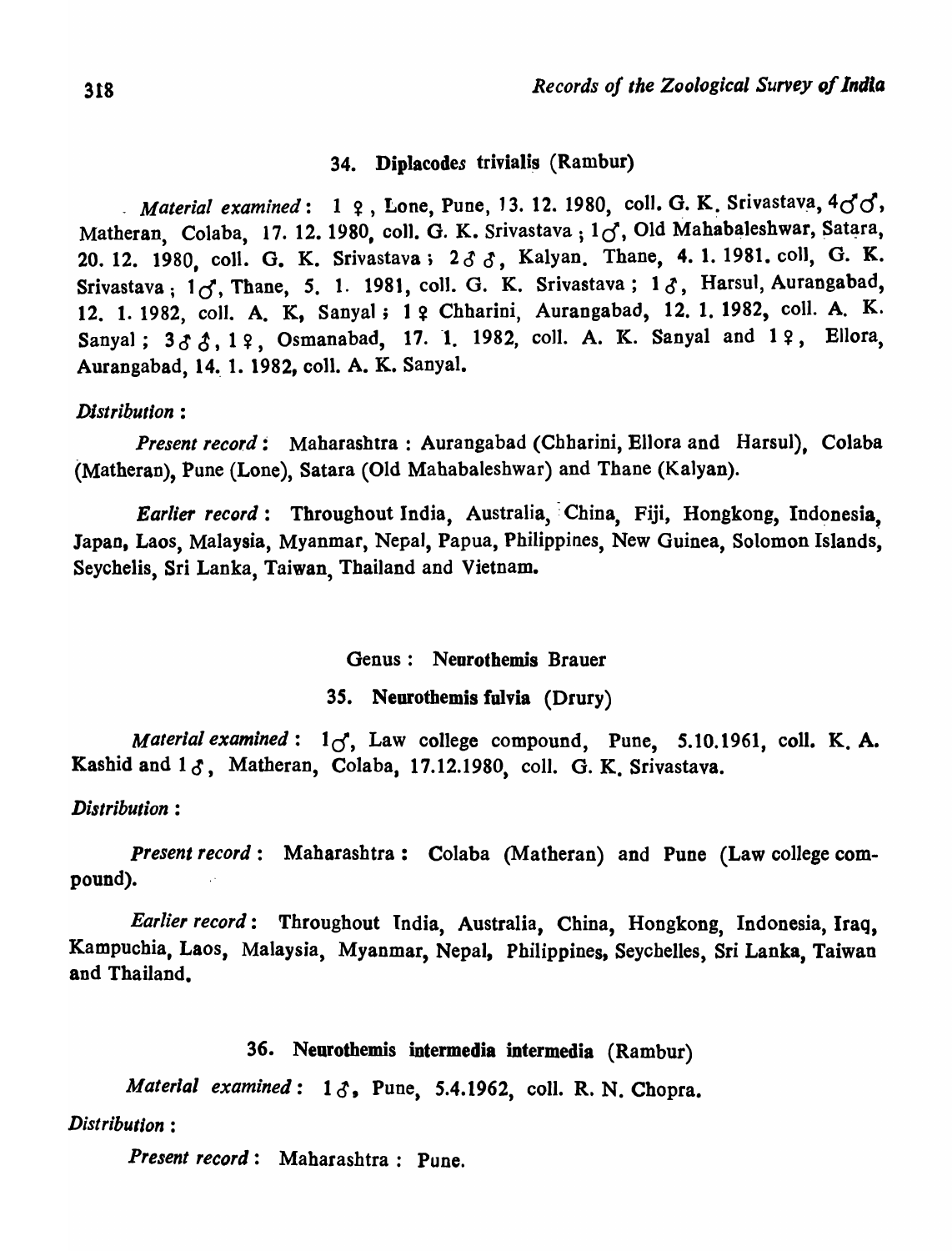*Earlier record:* 'Throughout India, Bangladesh, China, Malaysia, Myanmar, Nepal, and Sri Lanka.

### 37. Neurothemis tullia tullia (Drury)

*Material examined:*  $4 \delta \delta$  Kharagvasala, Pune, 17.11.1974, coll. C.B. Prasad.

### *Distribution ;*

*Present record:* Maharashtra: Pune (Kharagvasala).

*Earlier record:* India (Bihar, Himachal Pradesh, Orissa, South India, Uttar Pradesh and West Bengal), China, Thailand and West Malaysia.

#### Genus: Trithemis Brauer·

### 38. Trithemis aurora (Burmeister)

*Material examined*:  $2q q$ , Khed, Pune, 12.12.1980, coll. G. K. Srivastava;  $1 \delta$ , Lone, Pune, 13.12.1980, coll. G. K. Srivastava;  $1\sigma$ ,  $1\Omega$ , Ambenali, Satara, 21.12.1980, coll. G. K. Srivastava;  $3 \,$   $\circ$   $\circ$ , Polddipur, Colaba, 21.12.1980, coll. G. K. Srivastava; 22 2, Bardharan, Wardha, 2.1.1982, coll. A. K. Sanyal; 22 2, Wanravira, Wardha, 5.1.1982, coll. A. K. Sanyal; 233, 422 Rajpur, Buldana, 8.1.1982, coll. A. K. Sanyal and  $1 \delta$ , Upla, Osmanabad, 18.1.1982, coll. A. K. Sanyal.

### *Distribution :*

*Present record:* Maharashtra: Buldana (Rajpur), Colaba (Polddipur), Osmanabad, (Upla), Pune (Khed and Lone), Satara (Ambenali) and Wardha (Bordharan' and Wanravira).

*Earlier record:* Throughout India, China, Hongkong, Indonesia, Japan, Kampuchia, Laos, Malaysia, Myanmar, NepaJ, Pakistan, Philippines, Singapore, Sri Lanka, Taiwan; Thailand and Vietnam.

# 39. Trithemis festiva (Rambur)

*Material examined*:  $1 \delta$ , Khed, Pune, 12.12.1980, coll. G. K. Srivastava;  $2 \delta \delta$ . Khandala, Pune, 14.12.1980, coll. G. K. Srivastava; 3dd, Matheran, Colaba, 17.12.1980. coll. G. K. Srivastava;  $1 \delta$ ,  $1 \Omega$ , Polddipur, Colaba, 21.12.1980, coll. G. K. Srivastava; 333. Lingamall falls, Mahabaleshwar, Satara, 23.12.1980, coll. G. K. Srivastava; 233,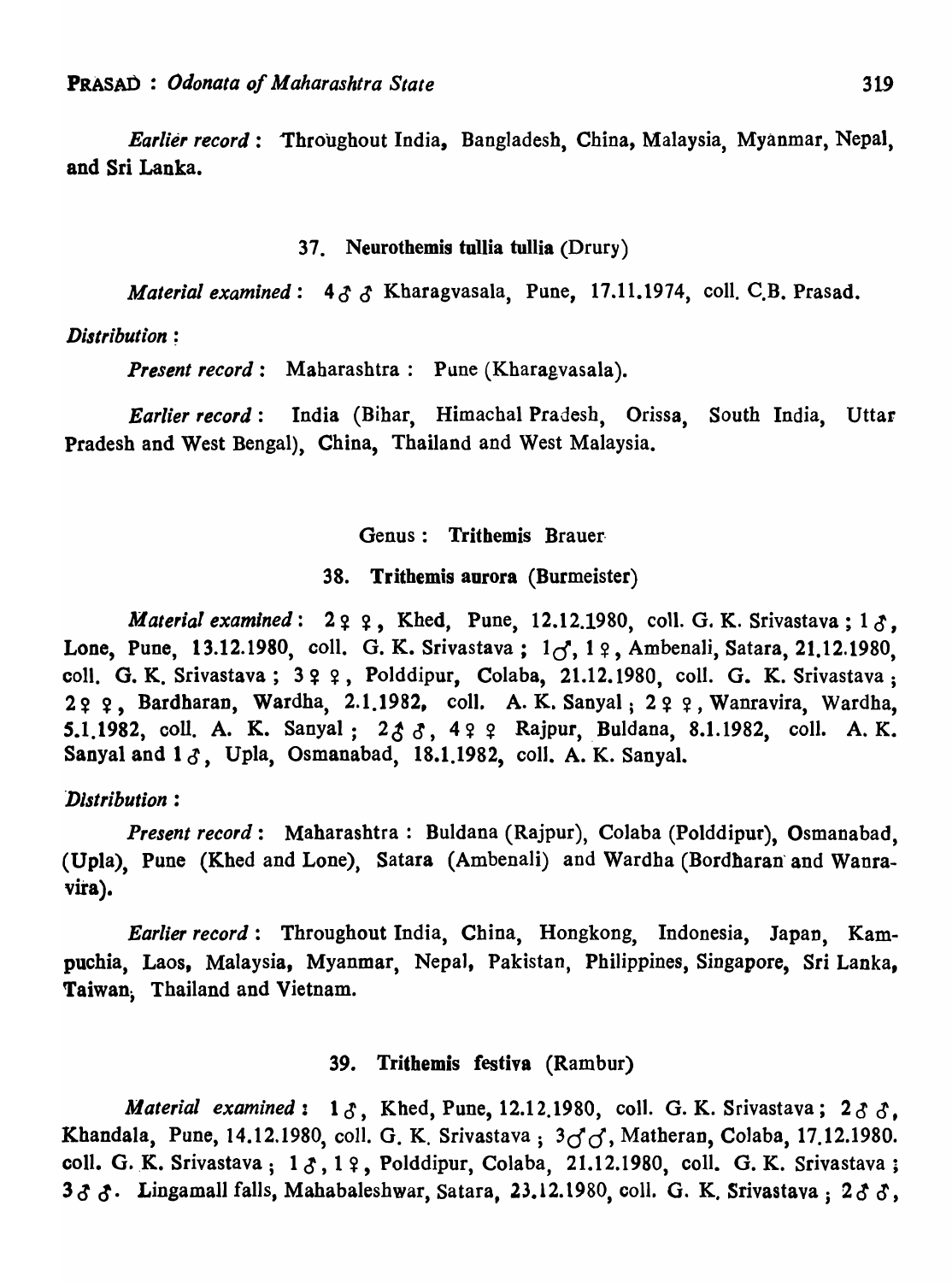Bordharan, Wardha, 2.1.1982, coll. A. K. Sanyal;  $1\sigma$ , 19, Wanravira, Wardha, 5.1.1982, coll. A. K. Sanyal ;  $1 \delta$ , Rajpur, Buldana, 8.1.1982, coll. A. K. Sanyal and 13, Gondhonkher, Buldana, 10.1.1982, coll. A. K. Sanyal.

# *Distribution:*

*Present record:* Maharashtra, Buldana (Gondhonkher and Rajpur), Colaba (Matheran and Polddipur), Pune (Khandala and Khed), Satara (Lingamall falls) and Wardha (Bordharan and Wanravira).

*Earlier record:* Throughout India, Afghanistan, China, Cyprus, Hongkong, Indonesia, Irag, Kampnchia, Laos, Malaysia, Myanmar, Nepal, Papua, Philippines, New Guinea, Singapore, Sri Lanka, Taiwan, Thailand, Turkey and Vietnam.

40. Trithemis kirbyi kirbyi Selys

*Material examined:*  $1\sigma$ , Pune, 18.11.1961, coll. R. N. Chopra.

*Present record:* Maharashtra, Pune.

*Earlier record:* India (Himachal Pradesh, Maharashtra, South India and Uttar Pradesh) and Sri Lanka.

# 41. Trithemis Pallidinerivis (Kirby)

*Material examined*: 13, Sambhaji Park, Pune, 13.5.1961, coll. K. A. Kashid and 19, Pune University Campus, Pune, 21.8.1961, Coll. B. K. Haldar.

*Distribution :* 

*Present record:* Maharashtra: Pune (Shambhaji Park, Pune and Puna University Campus).

*Earlier record:* Throught India, Malaysia, Myanmar, Nepal, Philippines, Singapore, Sri Lanka, Taiwan and Thailand.

# Genus: Rhyothemis Hagen

# 42. Rhyothemis variegata variegata (Linn.)

*Material examined*: 1  $\varphi$ , Pune, 23. 11. 1960, coll. M. M. Chatterjee and 1  $\varphi$ , Pune, *S.* 4. 1962, coli. R. N. Chopra.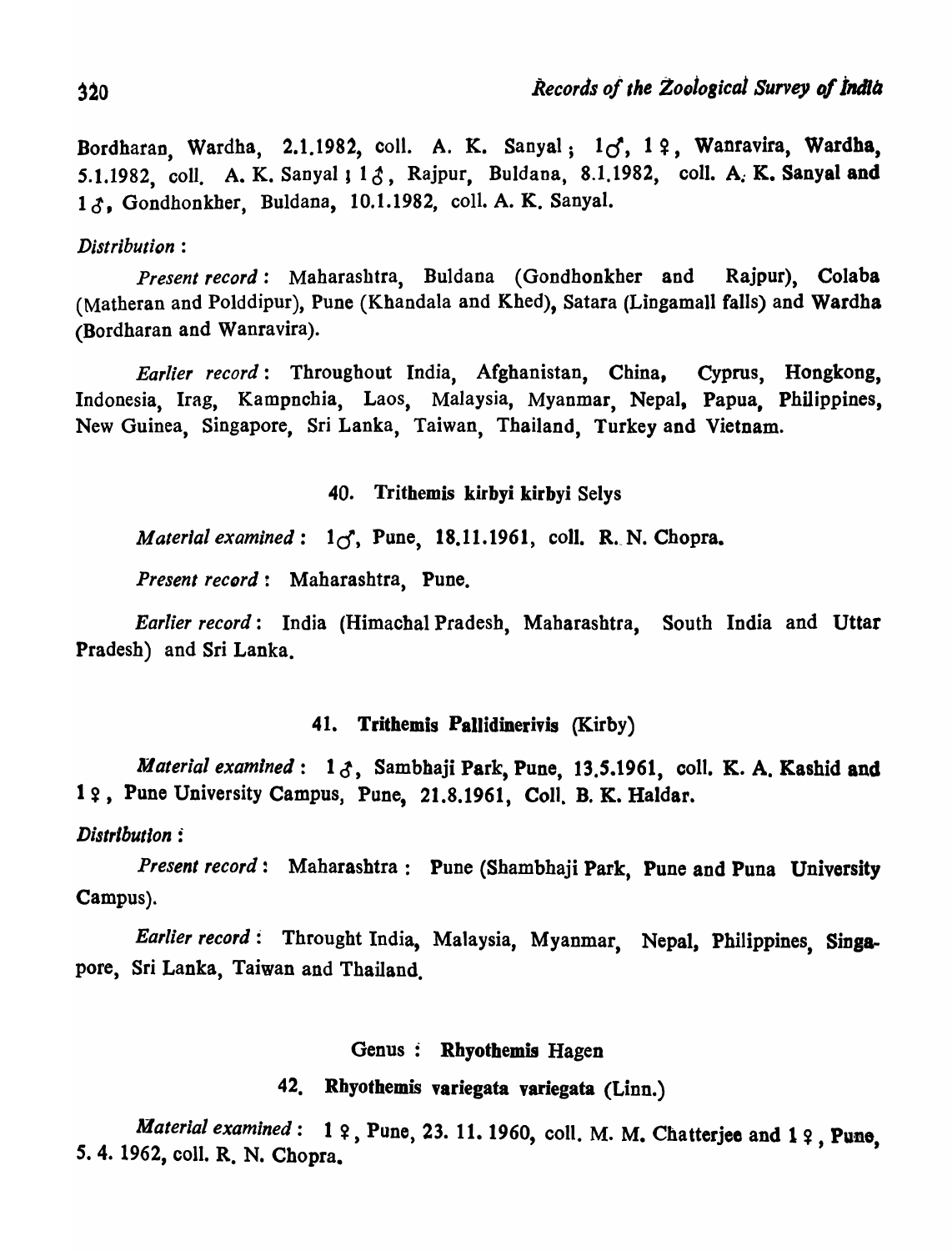### *Distribution :*

*Present record:* Maharashtra: Pune.

*Earlier record*: Throughout India, Malaysia, Myanmar, Nepal and Sri Lanka.

#### Genus: Pantala Hagen

### 43. Pantala flavescens (Fabricious)

*Material eamined*: 1  $\varphi$ , Lane, Mulla Mutha River, Pune, 12. 12. 1980, coll. G. K. Srivastava;  $1 \, \gamma$ , Khed, Pune, 13. 12. 1980, coll. G. K. Srivastava and  $2 \, \delta \, \delta$ ,  $1 \, \gamma$ , Matheran, Colaba, 18. 12. 1980, colI. G. K. Srivastava.

### *Distribution :*

*Present record:* Maharashtra: Colaba (Matheran) and Pune (Khed and Lone).

*Earlier record:* Circumtropical and subtropical in distribution : Throughout India, China, Indonesia, Malaysia, Micronesia, Morocco, Myanmar, Sri Lanka and Thailand.

#### Genus: Tramea Hagen

### 44. Tramea basilaris burmeisteri Kirby

*Material examined*: 13, Khandala, Pune, 14. 12. 1980, coll. G. K. Srivastava.

### *Distribution:*

*Present record;* Maharashtra: Pune (Khandala).

*Earlier record:* India (Bihar, Central India, Himachal Pradesh, Kerala, Maharashtra, Meghalaya, Nilgiri Hills, Orissa, Rajasthan, Tamil Nadu and Uttar Pradesh), Malaysia and Nepal.

### 45. Tramea limbata similata (Rambur)

*Material examined*: 13, Kharagvasala, Pune, 18. 9. 1965, coll. R. N. Chopra and  $1 \xi$ , Pune University Campus, Pune, 6. 9. 1967, coll. B. K. Haldar.

### *Distribution :*

*Present record:* Maharashtra: Pune (Kharagvasala and Pune University Campus).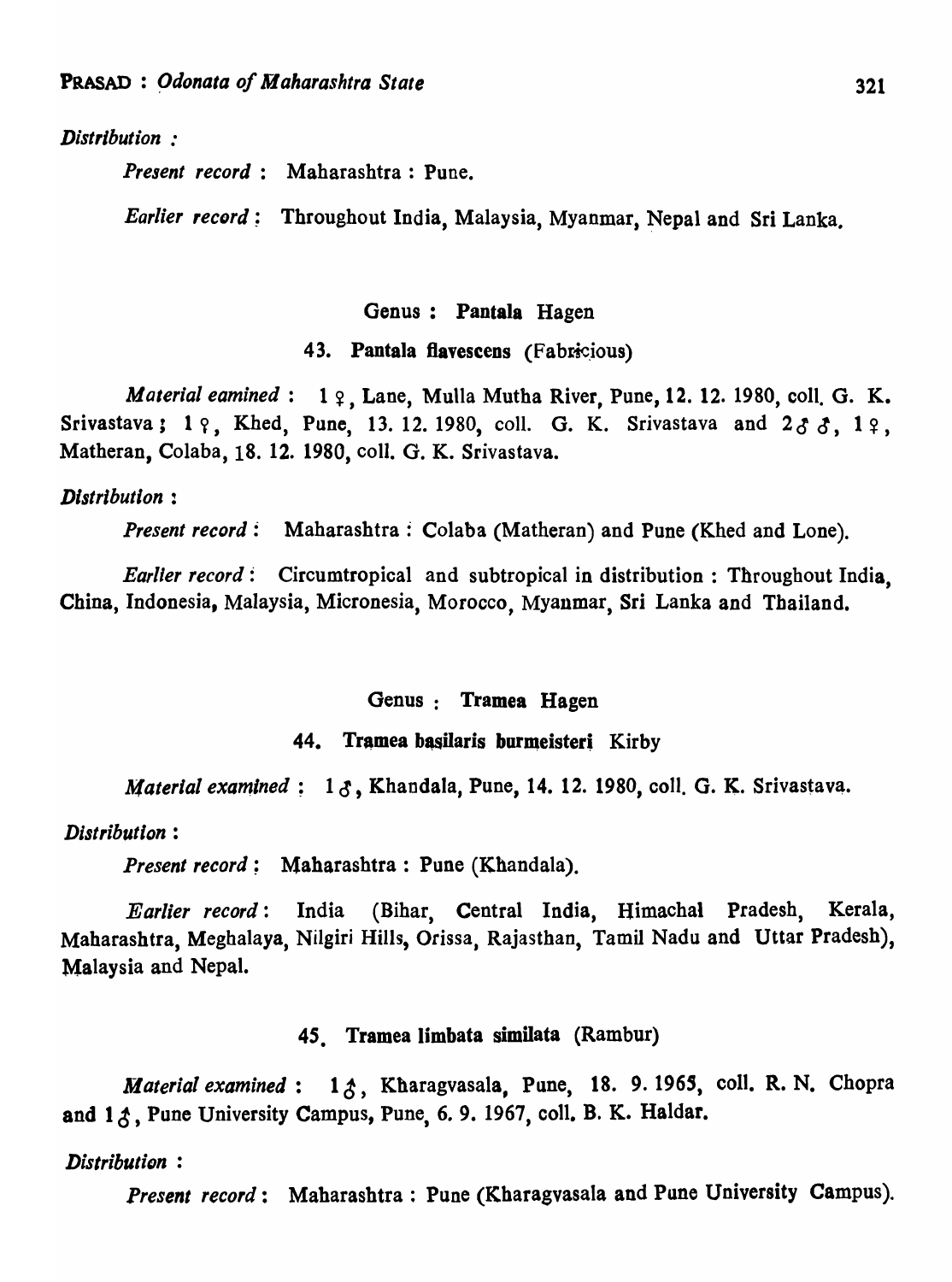*Earlier record:* India (South India), Nepal and Sri Lanka.

*Remarks:* It is recorded for the first time from Maharashtra.

# 46. Tramea virginia (Rambur)

*Material examined*:  $2 \delta \delta$ , Matheran, Colaba, 17. 12. 1980, coll. G. K. Srivastava.

*Distribution :* 

*Present record:* Maharashtra: Colaba (Matheran).

*Earlier record:* India (Bihar, Himachal Pradesh, Jammu & Kashmir, Tamil Nadu and Uttar Pradesh), China, Indonesia, Micronesia, Myanmar, South Japan, Taiwan and Thailand.

*Remarks:* It is recorded for the first time from Maharashtra.

#### **APPENDIX**

# A CONSOLIDATED LIST OF THE ODONATA OF MAHARASHTRA

|  | Order : ODONATA               |
|--|-------------------------------|
|  | Suborder : ZYGOPTERA          |
|  | Superfamily : COENAGRIONOIDEA |
|  | Family : COENAGRIONIDAE       |

- 1. *Oeriagrion Cerinorubellum* (Brauer)
- *2. Ceriagrion Coromandelianum* (Fabricius)
- *3. Ceriagrion O/ivaceum* Laidlaw
- *4. Pseudagrion decorum* (Rambur)
- *S. Pseudagrion hypermelas* "Selys
- 6. *P seudagrion Tubriceps rubrlceps* Selys
- *7. Cercion malayanum* (Selys)
- 8. *Aciagrion hisopa .hisopa* Selys
- 9. *Aciagrion hisopa Krishna* Fraser
- 10. *Aciagrion occidentale* Laidlaw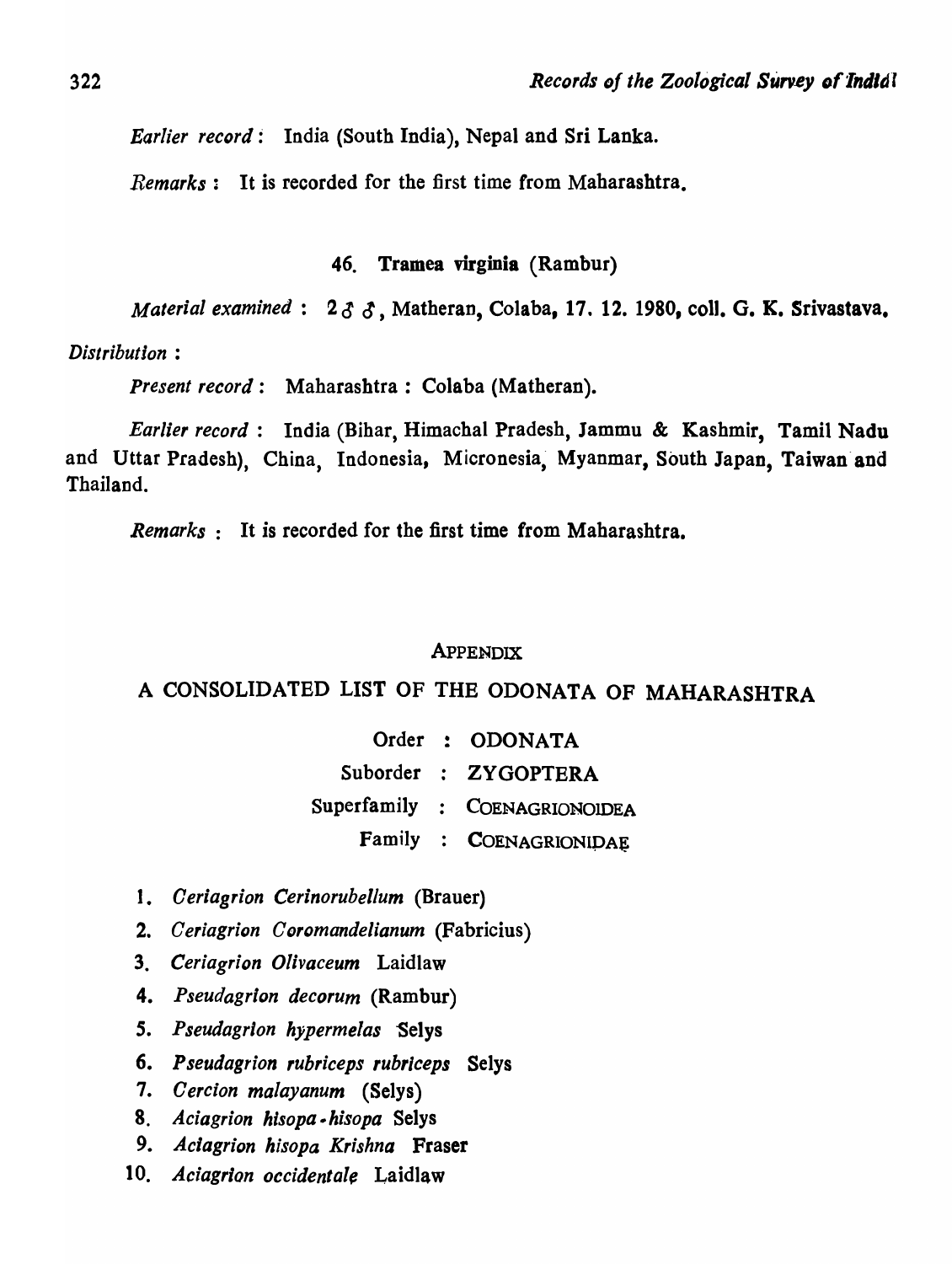- 11. *Aclagrion pallidum* Selys
- *12. Enallagma parvum* Selys
- t 3. *lschnura senega/ensis* (Rambur)
- 14. *Ischnura aurara aurora* (Brauer)
- 15. Agriocnemis femina (Brauer)
- 16. *Agriocnemis pieris* .Laidlaw
- *17. Agriocnemis pygmaea* (Rambur)
- *18. Agriocnemis splendidissima* Laidlaw

# Family : PLATYCNEMIDIDAE

19. *Copera marginipes* (Rambur)

# Family : PLATYSTICrIDAE

*20. Protosticta gravelyi* Laidlaw

# Family : PROTONEURIDAE

- *21. Disparoneura quadrimaculata* (Rambur)
- 22. Elattoneura nigerrima (Laidlaw)

Superfamily : LESTOIDEA

Family : LESTIDAE

- *23. Lestes elatus* Hagen
- *24. Lestes umbrinus* Selys
- *2S. Lestes viridulus* Rambur

Superfamily : CALOPIERYGOIDEA

Family: CALOPTERYGIDAE

*26. Neurobasis chinensis chinensis* (Linn.)

### Family : CHLOROCYPHIDAE

- *27. Rhinocypha (He/iocypha) bisignata* (Selys)
- *28. Libel/ago lineata indica* (Fraser)
- *29. Libel/ago Uneata IIneata* (Burmeister)

# Suborder : ANISOPTERA

Superfamily : AESHNOIDEA

### Family : GOMPHIDAE

- *30. Burmagomphus pyramidalis pyramidalis* Laidlaw
- *31. Oyclogomphus heterostylus* Selys

ac <sup>26</sup>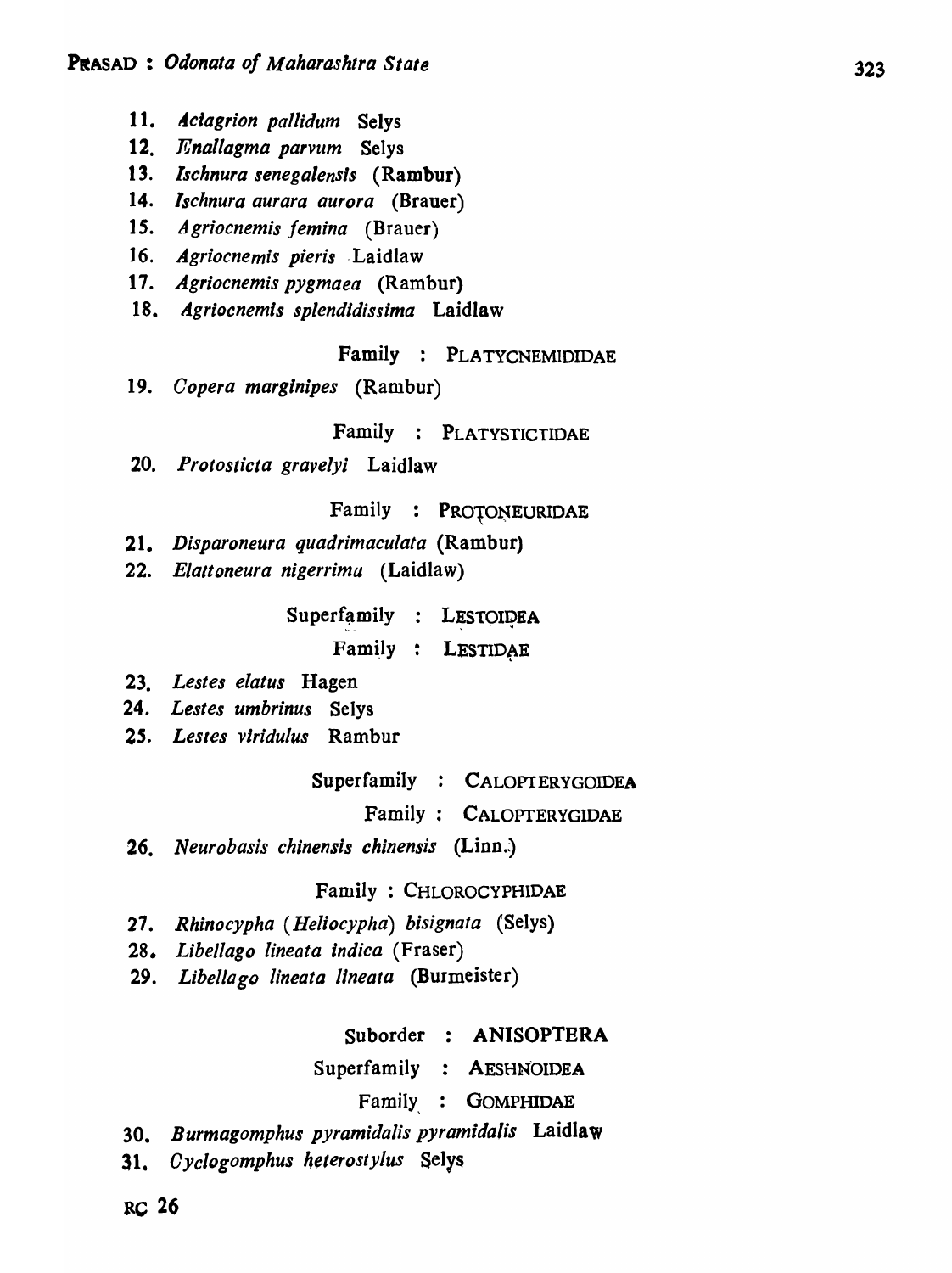- *32. Cyclogomphus vesiculosua* Selys
- *33. Cyclogomphus wilkinsi* Fraser
- 34. Cyclogomphus ypsilon Selys
- *35. Macrogomphus annulatus* (Selys)
- 36. Microgomphus torgatus *(Selys)*
- *37. Microgomphul verticalis* (Selys)
- *38. Paragomphus lineatus* (Selys)
- *39. Gomphidia t-nigrum* (Selys)
- *40. lctinogomphus rapax* (Rambur)

#### Family : AESHNIDAE

- 41. *Anax guttatus* (Burmeister)
- 42. Anax immaculifrons (Rambur)
- *43. Hemianax ephipplger* (Burmeister)
- *44. Gynacantha bayadera* Selys

# Superfamily : LIBELLULOLDEA

Family : CORDULllDAE

- *45. Hemicordulia asiatica* Selys
- 46. Epopthalmia frontalis frontalis Selys
- *47. Macromta jlavicincta* Selys

### Family : LIBELLULlDAE

- *48. Tetrathemis platyptera* Selys
- *49. Brachydiplax sobrlna* (Rambur)
- *SO. eratilla Iineala calvertl* Foerster
- *S* 1. *Lalhricisla asiatica asiatica* (Fobricius)
- *52. Orthetrum anceps* (Schneider)
- *53. Orthetrum chrysis* (Selys)
- *54. Orthetrum glaucum* (Brauer)
- 55. Orthetrum luzoulcum *(Brauer)*
- *56. Orthetrum pruinosum neglectum(Rambur)*
- 57. Orthetrum sabina sabina (Drury)
- 58. Orthetrum taeniolatum (Schneider)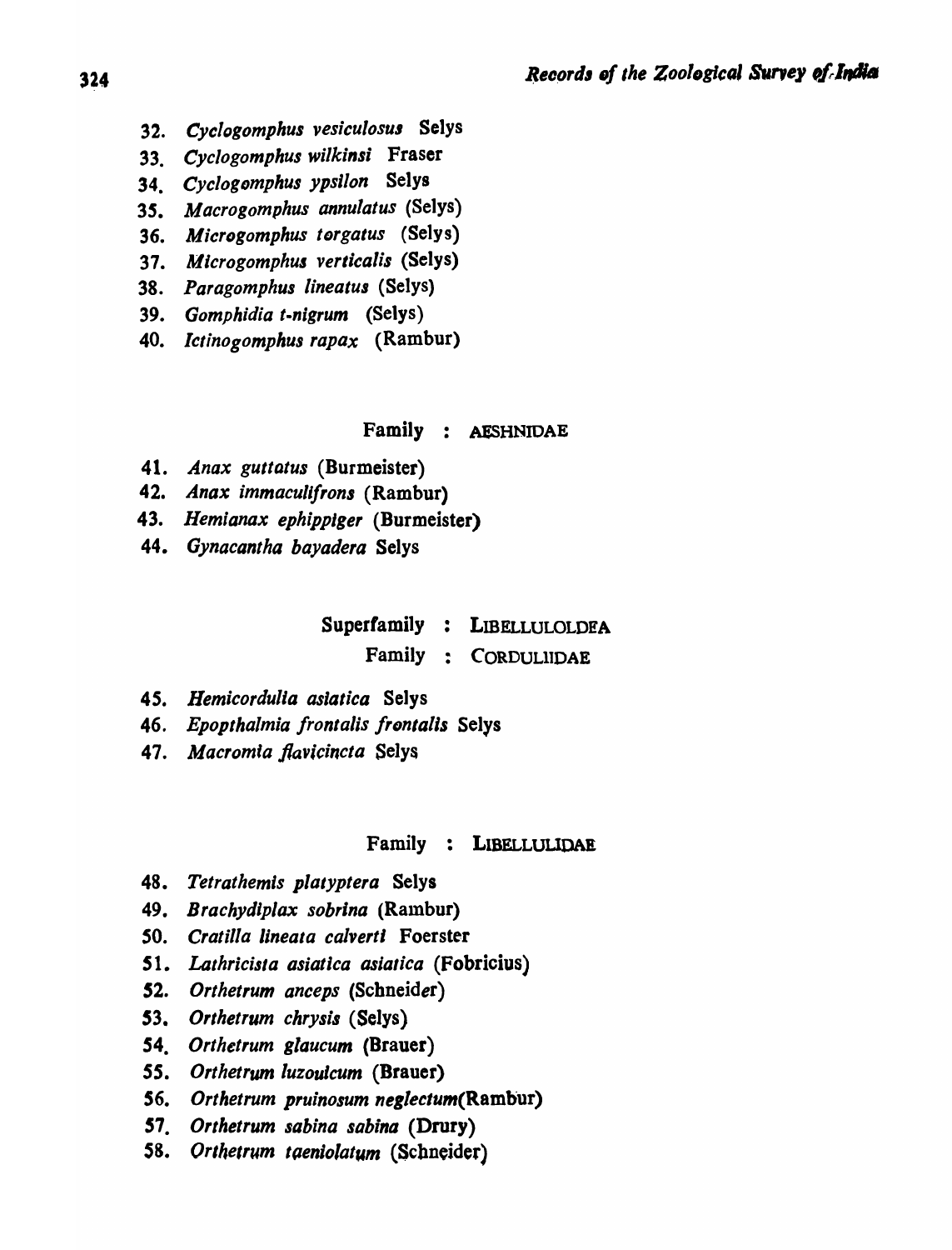- 59. Potamarcha congener *(Rambur)*
- *60. Aeisoma panorpoides panorpoidea* (Rambur)
- 61. *Brachythemis eontaminata* (Fabr.)
- *62. Paopopleura sexmaeulata sexmaeulata* (Fabricius)
- *63. Bradinopyga geminata* (Rambur)
- *64. Crocothemis servilia servilia* (Drury)
- *65. Diplaeodes lefebvrei* (Rambur)
- 66. *Dipiaeodea nubulosa* (Fabricius)
- 67. Diplacodes trivialis (Rambur)
- *68. Neurothemis fulvla* (Drury)
- 69. *Neurothemis intermedia intermedia* (Rambur)
- *70. Neurothemis tullia tullia* (Drury)
- 71. *Trithemls aurora* (Burmeister)
- *72. Trithemis festlva* (Rambur)
- *73. Trithemis kirbyi kirbyt* (Selys)
- *74. Trithemis pal/idinervis* (Kirby)
- *75. Rhyothemis variegata variegata* (Linn.)
- *76. Hydrobasileus croeeus* (Brauer)
- *77. Pantala flavescens* (Fabricius)
- 78. Tramea basilaris burmeisteri Kirby
- 79. Tramea limbata similata (Rambur)
- *80. Tramea virginia* (Rambur)
- *81. Tho/ymis tillarga* (Fabricius)
- 8Z. *Zyxomma petio/alum* Rambur
- 83. Urothemis signata signata *(Rambur)*

#### **SUMMARY**

A total of 46 species and sub-species of Odonata belonging to 27 genera under 8 families are studied from Maharasthra State, of which 10 are new records for 'Mahayashtra. Notes on the distribution are given under each species and sub-species. An appendix showing a consolidated list of 83 sub-species so far known from Maharashtra is appended.

#### **ACKNOWLEDGEMENTS**

The author thanks to the Director, Zoological Survey' of India, Calcutta for facilities. Author is also thankful to Dr. R. K. Varshney. Scientist-SG for going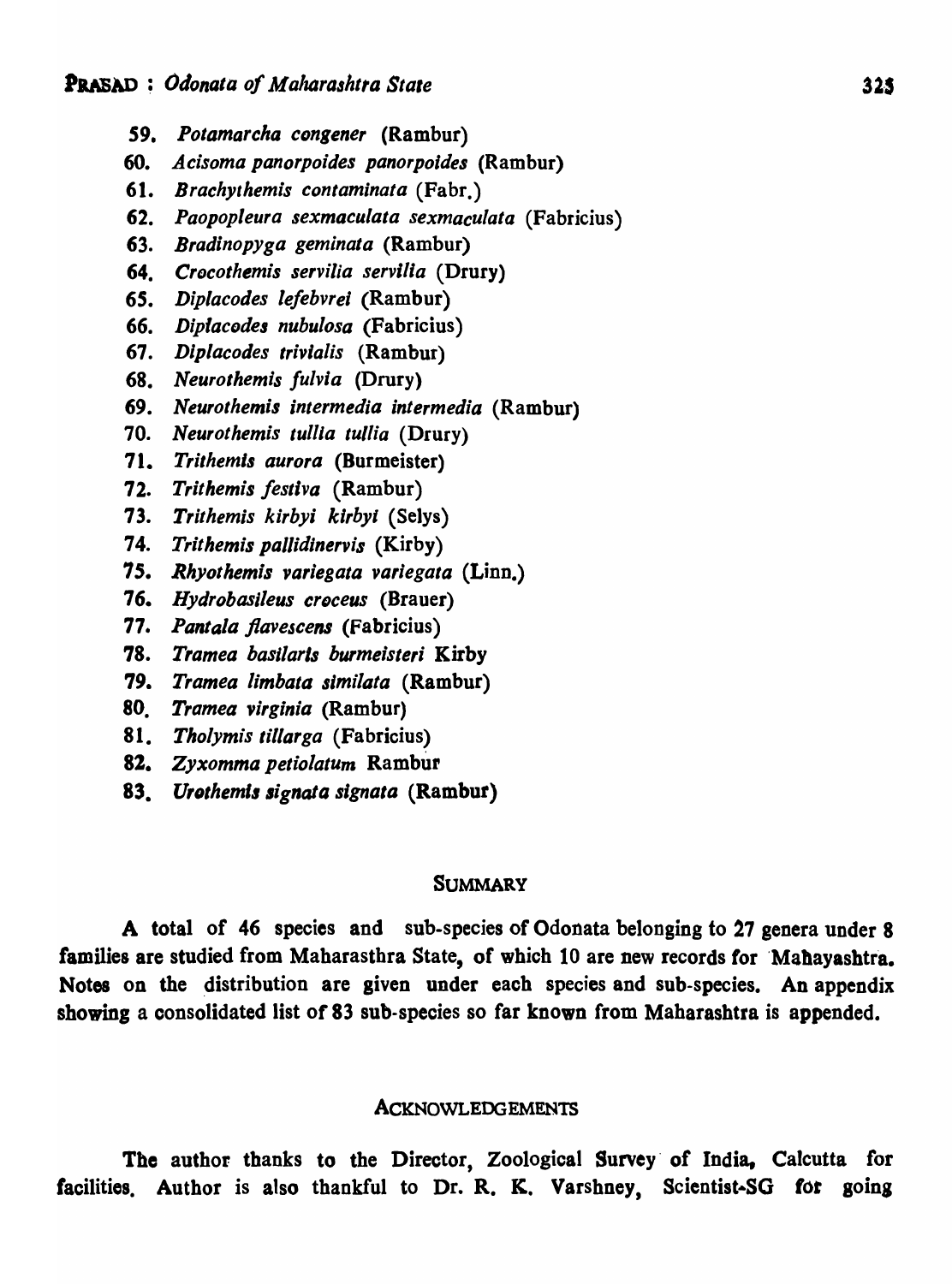through the manuscript and for various suggestions, to Dr. J. K. Jonathan, Scientist. SF and Dr. S. K. Mitra, Scientist-SF, and Dr. V. D. Srivastava, scientist-SE of the same department for encouragements.

### **REFERENCES**

- Bhasin, G. D. 1953. Odonata, In: *Indian Forest leaft.* Debra Dun., 121: 63-69.
- Frasea, F. C. 1920. Notes on Indian dragonflies. *Rec. Indian Mus.* 19: 31~33.
- Fraser, F. C. 1921. A list of dragonflies recorded from Mahabaleshwar., J. *Bombay nat. Hisi. Soc.,* 27 : 540-544.
- Fraser, F. C. 1924. A Survey of the Odonata (Dragonflly) fauna of Western India with special remarks on the genera *Macromia* and *idionyx* and description of thrity new species with Appendices I, II. *Rec. Indian Mus.* 26: 423-522.
- Fraser, F. C. 1933. The Fauna of British India, including Ceylon and Burma, Odonata, Taylor & Francis Ltd., London. 1: 1·423.
- Fraser, F. C. 1934. The Fauna of British India, including Ceylon and Burma, Odonata, Taylor & Francis Ltd. London. 2: 1-398.
- Fraser, F. C. 1936. The Fauna of British India, including Ceylon and Burma, Odonata, Taylor & Francis Ltd., London. 3: 1-461.
- Laidlaw, F. F. 1917. A list of dragonflies recorded from the Indian Empire with special reference to the collection of the Indian Museum, the family Agrionidae. *Ree. Indian Mus.*, 13: 321-348.
- Laidlaw, F. F. 1919. A list of dragonflies recorded from the Indian Empire with special reference to the collection of the Indian Museum. *Rec. Indian Mus.* 16: 169-195.
- Laidlaw, F. F. 1920. A list of dragonflies recorded from the Indian Empire with special reference to the collection of the Indian Museum. *Rec. Indian Mus.,* 19: 145-163.
- Kulkarni, P. P. and Prasad, M. (In Press). Odonata fauna of Ujani Wetland. *Rec. zool*, *Surv. India.*